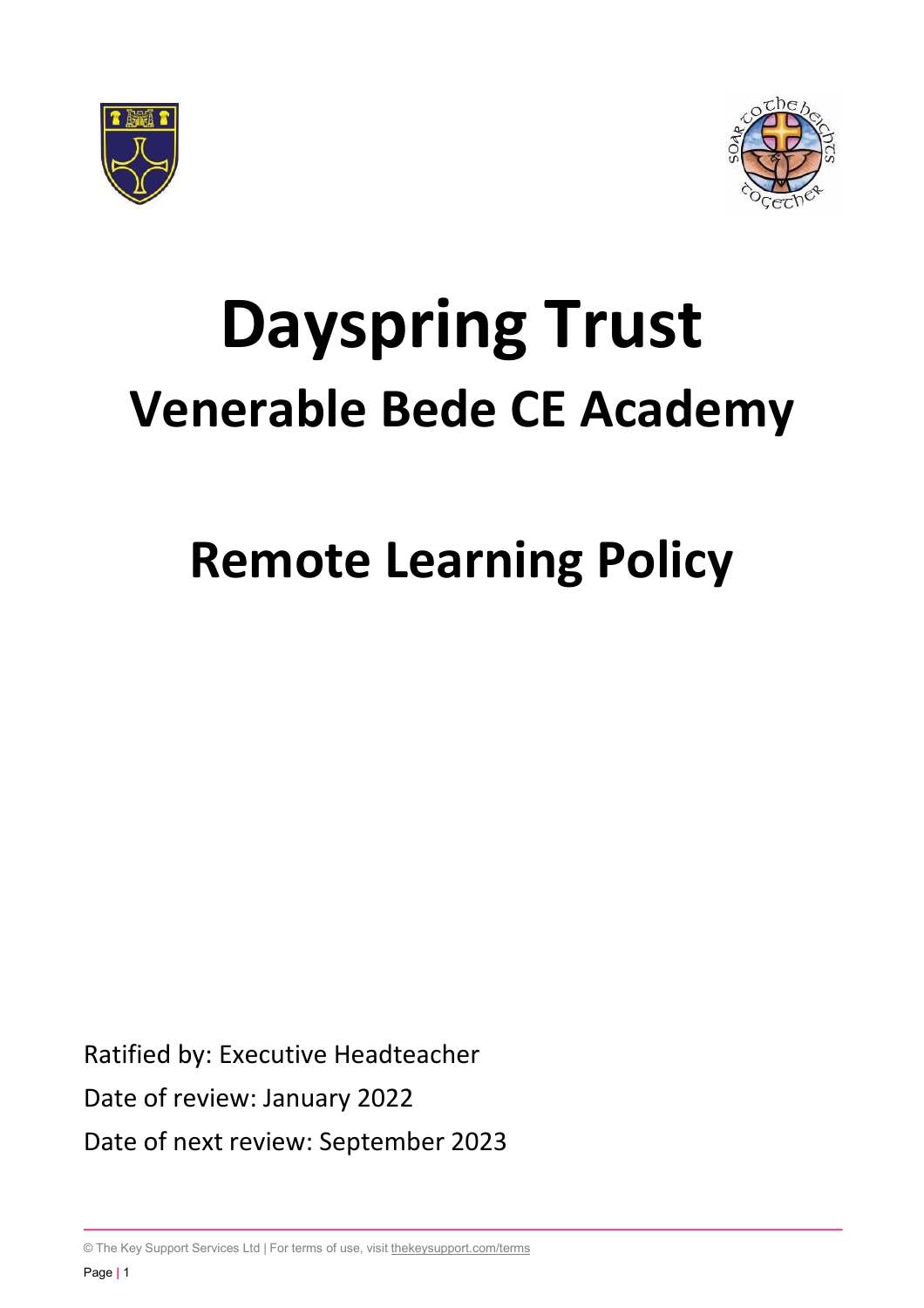The Dayspring Trust aims to serve its community by providing an education of the highest quality within the context of Christian faith and practice. It encourages an understanding of the meaning and significance of faith, and promotes Christian values through the experience it offers to all its pupils. We believe that our Christian values spring from the two great commandments, 'Love God and love your neighbour'. We seek to live this out through the power of the Holy Spirit. St Paul reminds us in Galatians 5.22-23 that the fruit of the Spirit is "Love, joy, peace, patience, kindness, goodness, faithfulness, gentleness and self-control". These are also underpinned by the Old Testament injunction to "Do justly, love mercy and walk humbly with our God" Micah 6.8. These values rooted in the Christian Faith come as a package and we aim to embed them in the life of our academies in a worked out way. We recognise that at times we may highlight particular values to bring them into greater prominence within our academies and these are currently the five values of Forgiveness, Hope, Joy, Perseverance and Wisdom. We believe these values to be in accordance with British values springing from our Judeo-Christian roots. Collective worship will play a major and vital part in assisting with this process of embedding these values in the life of our academies.

The Multi Academy Trust Members and Directors are aware of their responsibilities in law and are committed to the provision of an excellent education within its academies in accordance with our Anglican foundation. This is embraced in our Dayspring Trust vision statement:

- **Forge a supportive and challenging family of academies**
- **Provide excellent education within a strong Christian community**
- **Resource our pupils for wise and generous living**

In addition, each academy also has its own distinctive mission statement, flowing out from the vision statement of the Dayspring Trust.

#### **At Ian Ramsey CE Academy:**

"Together to learn, to grow, to serve."

This is embodied in scripture:

*'Each of you should use whatever gifts you have received to serve others, as faithful stewards of God's grace in its various forms.' 1. Peter 4.10*

**At Venerable Bede CE Academy:**

"Soar to the heights together"

This is embodied in scripture:

*'But those who hope in the Lord will renew their strength. They will soar on wings like eagles; they will run and not grow weary, they will walk and not be faint.' Isaiah 40:31*

This policy has been developed to take into consideration our ethos as well as local and national policy and guidance.

<sup>©</sup> The Key Support Services Ltd | [thekeysupport.com/terms](https://thekeysupport.com/terms-of-use)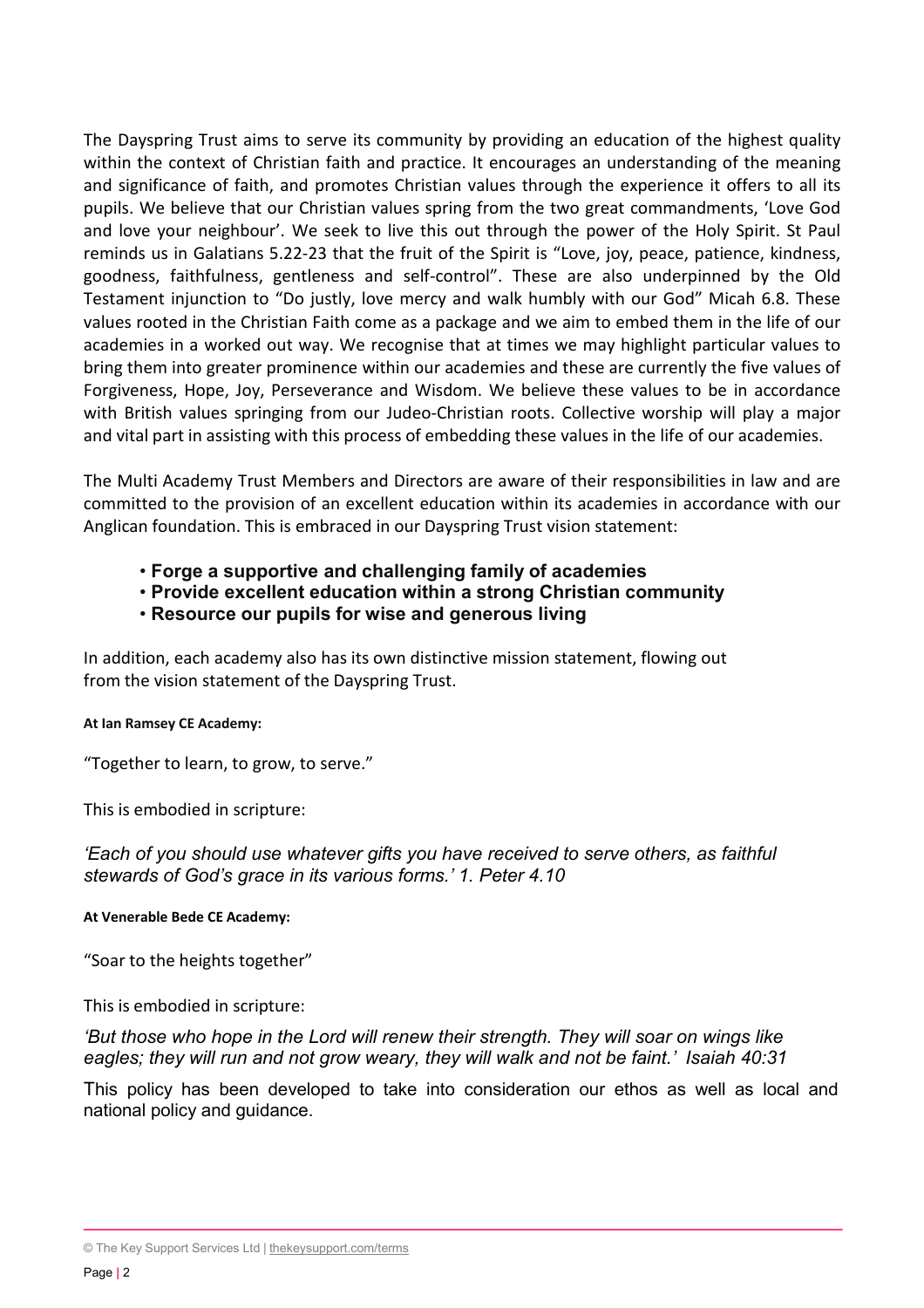### **Contents**

| <b>Contents</b> |                              | Page number |
|-----------------|------------------------------|-------------|
| 1.              | Aims and Statement of intent | 4           |
| 2.              | Legal Framework              | 5           |
| 3.              | Remote Education offer       | 5           |
| 4.              | Roles and Responsibilities   | 7           |
| 5.              | Who to contact               | 12          |
| 6.              | Data Protection              | 12          |
| 7.              | Keeping devices secure       | 13          |
| 8.              | Health and Safety            | 13          |
| 9.              | Costs and expenses           | 14          |
| 10.             | <b>Online Safety</b>         | 14          |
| 11.             | Appendices                   | 16          |

#### **Relevant staff applicable to this policy**

| Headteacher                         | Mr D Airey    |
|-------------------------------------|---------------|
| Lead SLT/Deputy Headteacher         | Mrs T Burgess |
| Safeguarding DSL/Deputy Headteacher | Mr R Goodman  |

Enquiries please go to the 'CONTACT US' page on the academy website

<sup>©</sup> The Key Support Services Ltd | [thekeysupport.com/terms](https://thekeysupport.com/terms-of-use)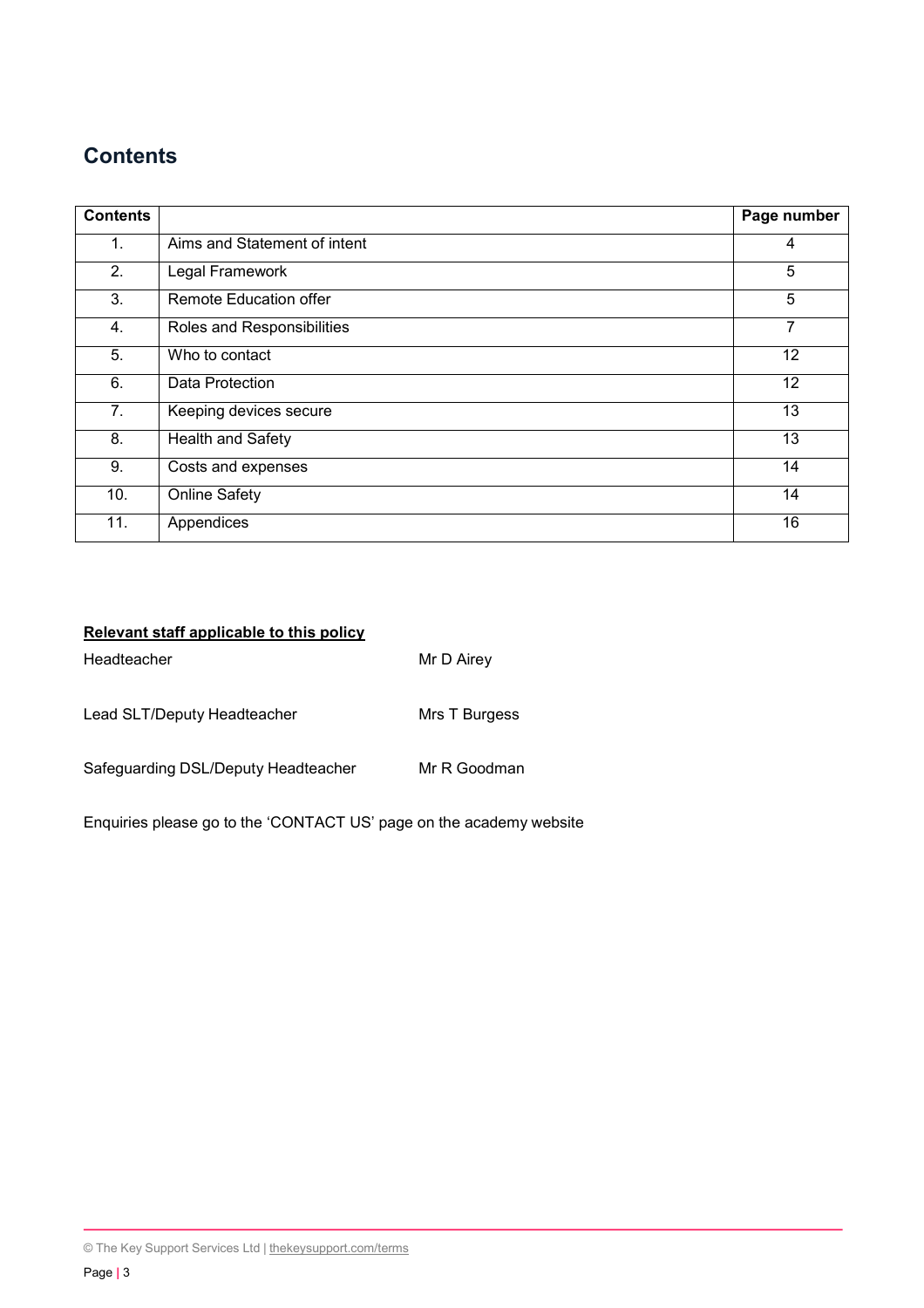## **1. Aims and Statement of Intent**

At **The Dayspring Trust**, we understand the need to continually deliver high quality education, including during periods of remote learning – whether for an individual pupil or many. We recognise the importance of maintaining high expectations in all areas of academy life and ensuring that all pupils have access to the learning resources and support they need to succeed.

Through the implementation of this policy, we aim to address the key concerns associated with remote learning, such as online safety, access to educational resources, data protection, and safeguarding.

We aim to address the key concerns associated with remote learning, such as online safety, access to educational resources, data protection, and safeguarding. Through our **DEEP and CONNECT curriculum** which is built on our **5 Christian Values** (**Hope, Joy, Forgiveness, Wisdom and Perseverance**) we aim to:

- minimise the disruption to pupils' education and the delivery of the curriculum
- ensure consistency in the approach to remote learning for pupils who are not in the academy
- ensure provision is in place so that all pupils have access to high quality learning resources
- protect pupils from the risks associated with using devices connected to the internet
- ensure staff, parent, and pupil data remains secure and is not lost or misused
- ensure robust safeguarding measures continue to be in effect during the period of remote learning
- ensure all pupils have the provision they need to complete their work to the best of their ability, and to remain happy, healthy, and supported during periods of remote learning
- Set out expectations for all members of the academy community with regards to remote learning
- **Provide appropriate guidelines for data protection**

© The Key Support Services Ltd | [thekeysupport.com/terms](https://thekeysupport.com/terms-of-use)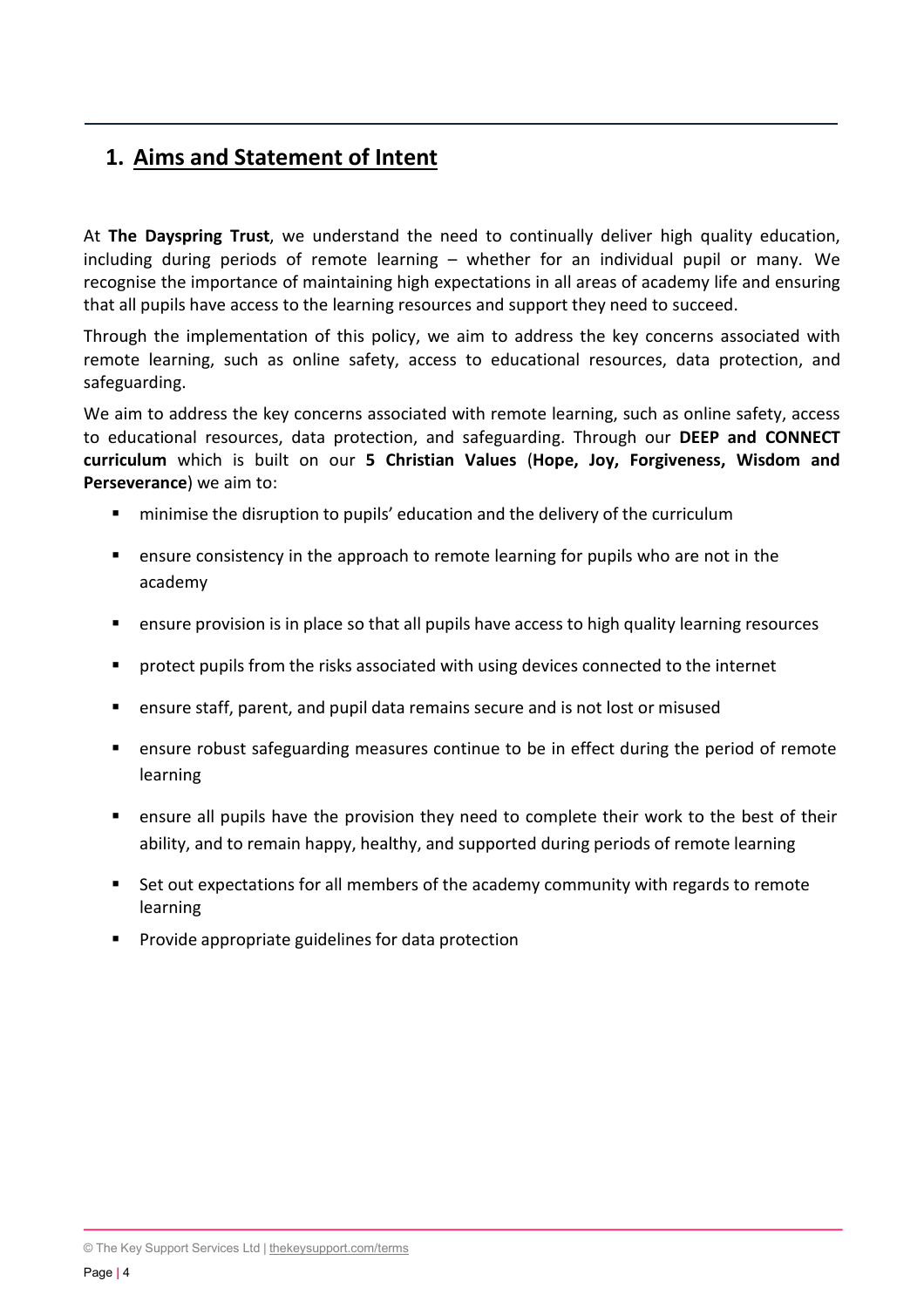## **2. Legal framework**

- a. This policy has due regard to all relevant legislation and statutory guidance including, but not limited to, the following:
	- Equality Act 2010
	- Education Act 2004
	- The General Data Protection Regulation (GDPR)
	- Data Protection Act 2018
- b. This policy has due regard to national guidance including, but not limited to, the following:
	- DfE (2020) 'Keeping children safe in education'
	- DfE (2019) 'School attendance'
	- DfE (2018) 'Health and safety: responsibilities and duties for schools'
	- DfE (2018) 'Health and safety for school children'
	- DfE (2017) 'Special educational needs and disability code of practice: 0 to 25 years'
	- DfE (2016) 'Children missing education'
	- DfE (2020) 'Help with accessing and buying resources for remote education'
	- DfE (2020) 'Get help with remote education'
- c. This policy operates in conjunction with the other trust and academy policies:

## **3. Remote Education Offer**

#### **Stage 1: Individual Pupils**

This stage applies if an individual child is working from home due to testing positive or being a close contact. It can also be applied if a child is unable to attend the academy for any other purpose via contact with the pupil's Head of Year or Pastoral Manager

- Work, including any 'Key Tasks', will be set on the academy's platform and can be accessed via the pupil's login
- Pupils should follow their usual timetable teachers and departments will set work based on the number of lessons a pupil would normally have each week. By following the usual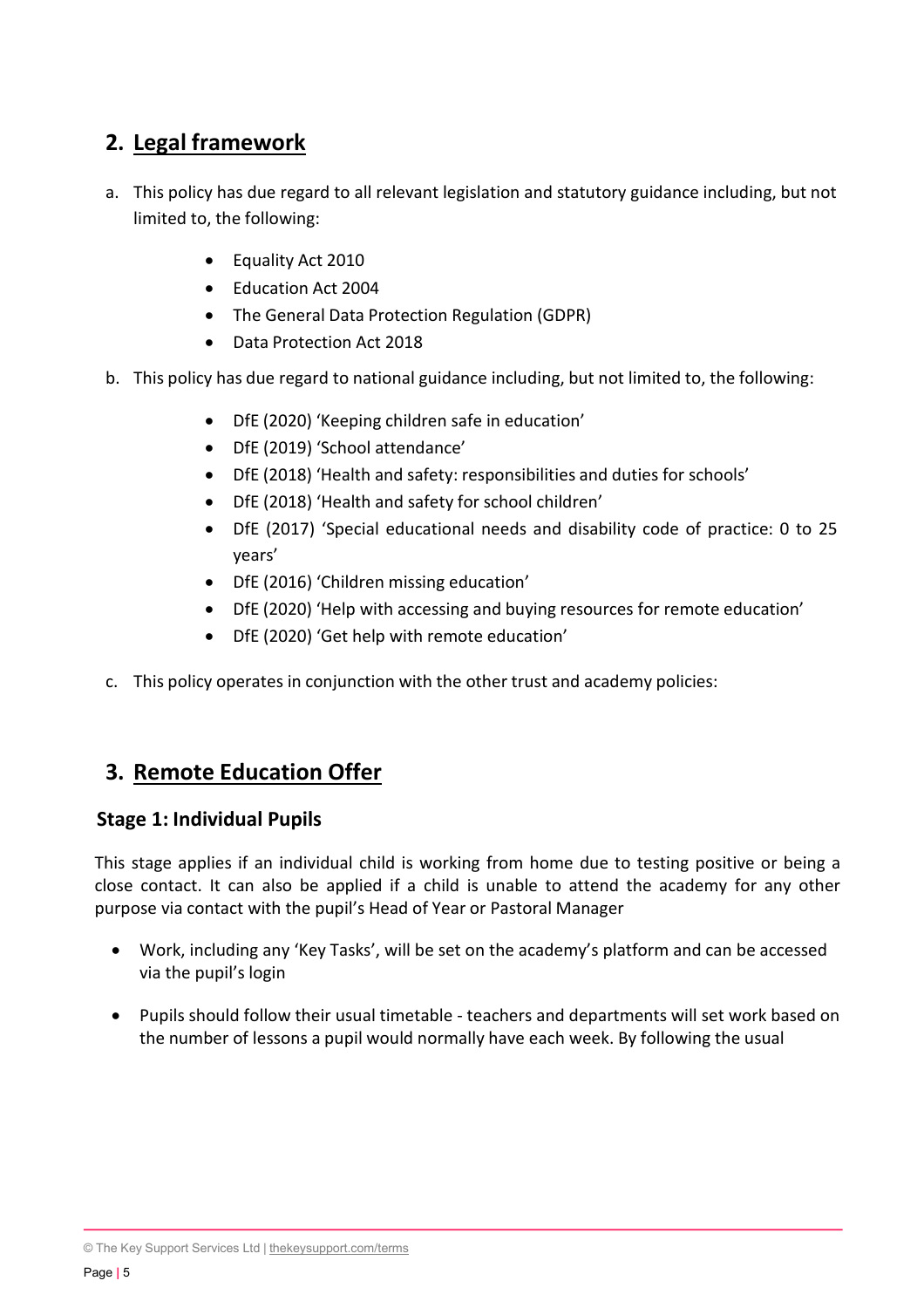timetable, pupils will be able to complete a good variety and healthy balance of work each day in order to enable them to finish any tasks set.

- 'Key Tasks' will be set proportionately according to allocated curriculum time. Pupils will submit 'Key Tasks' to their teachers for checking via academy email – teachers will provide written feedback to pupils also via academy email
- Each week, the attendance team will identify in SIMS those pupils with known absences of 2 or more days (e.g. due to quarantine, shielding, self-isolation or other significant reason) to support teachers in planning work appropriately for individuals.
- The attendance team will send individual parents/carers a copy of instructions about the organisation of and access to online work as absences are notified.

#### **Stage 2: Classes and / or "bubbles"**

This applies when a whole class or bubble are sent home due to being close contacts:

- Work, including any 'Key Tasks', will be set on the online platform
- Virtual "live" lessons will be offered via the agreed academy platform teachers will send an email invitation to join a lesson via your child's academy email address
- All parents/carers of pupils affected will be sent a copy of instructions about the organisation of and access to online learning
- Pupils should follow their usual timetable and use information provided in virtual lessons, along with any additional resources in the shared area to complete work set
- 'Key Tasks' will be set proportionately according to allocated curriculum time. Pupils will submit 'Key Tasks' to their teachers for checking via academy email – teachers will provide written feedback to pupils according to our policy.
- Staff will be notified of any classes and/or bubbles that will need to learn remotely as this arises.
- Instructions for any pupils/parents/carers affected by stage 2 will be sent centrally.

#### **Stage 3: National Lockdown, Contingency or Partial School Closure**

This applies when the academy is closed to most pupils and only open only to vulnerable children or the children of Critical Workers.

- Work, including any 'Key Tasks', will be sent on the online platform.
- Virtual "live" lessons will be offered via the agreed academy platform according to a academy closure timetable which will be issued at the point of closure. This will usually be the same as their timetabled lessons when in the academy with the exception of those

<sup>©</sup> The Key Support Services Ltd | [thekeysupport.com/terms](https://thekeysupport.com/terms-of-use)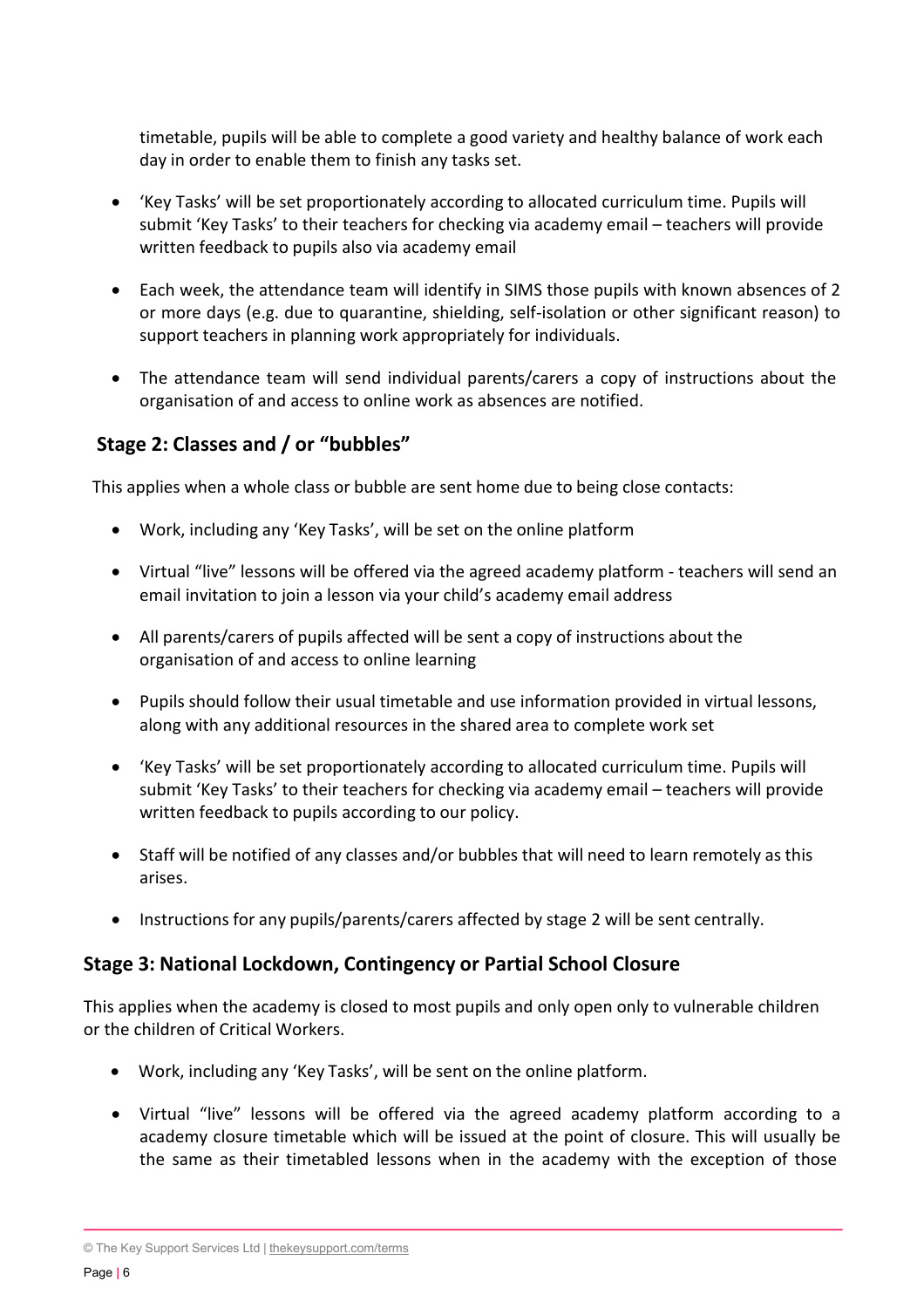lessons where it is not possible or when staff are not available to teach a "live" lesson – for example, if on the academy rota or unwell. Pupils should follow the timetable issued and use information provided in virtual lessons, along with any additional resources to complete work set

- Pupils should follow the timetable issued and use information provided in virtual lessons, along with any additional resources to complete work set
- 'Key Tasks' will be set proportionately according to allocated curriculum time. Pupils will submit 'Key Tasks' to their teachers for checking via academy email – teachers will provide written feedback to pupils also via academy email
- Instructions for any pupils/parents/carers will be sent centrally.

#### **4. Roles and responsibilities**

#### 4.1 The **MAT Board** is responsible for:

- Ensuring that the trust has robust risk management procedures in place.
- Ensuring that the trust has a business continuity plan in place, where required
- Ensuring that the Remote Learning Policy is in place and reviewed regularly
- Monitoring the trust's approach to providing remote learning to ensure education remains as high quality as possible

#### 4.2 The **Academy Council** is responsible for:

• Evaluating the effectiveness of the academy's remote learning arrangements to ensure education remains as high quality as possible, and feeding back any findings to the Executive Headteacher and the MAT board.

#### 4.3 All **staff** are responsible for:

- Being available to work during their normal working hours
- Adhering to the **Staff Code of Conduct** at all times, including additional guidance on remote learning – see appendix, particularly information re the use of cameras which are allowed for staff under certain conditions but not allowed for pupils under any circumstances.
- Taking part in any training conducted to meet the requirements of this policy, including training on how to use the necessary electronic equipment and software.
- Reporting any dangers or potential dangers they identify, as well as any concerns they may have about remote learning, to the **headteacher or nominated DHT** in a timely manner
- Reporting any safeguarding incidents to the **DSL** immediately and asking for guidance as appropriate.

© The Key Support Services Ltd | [thekeysupport.com/terms](https://thekeysupport.com/terms-of-use)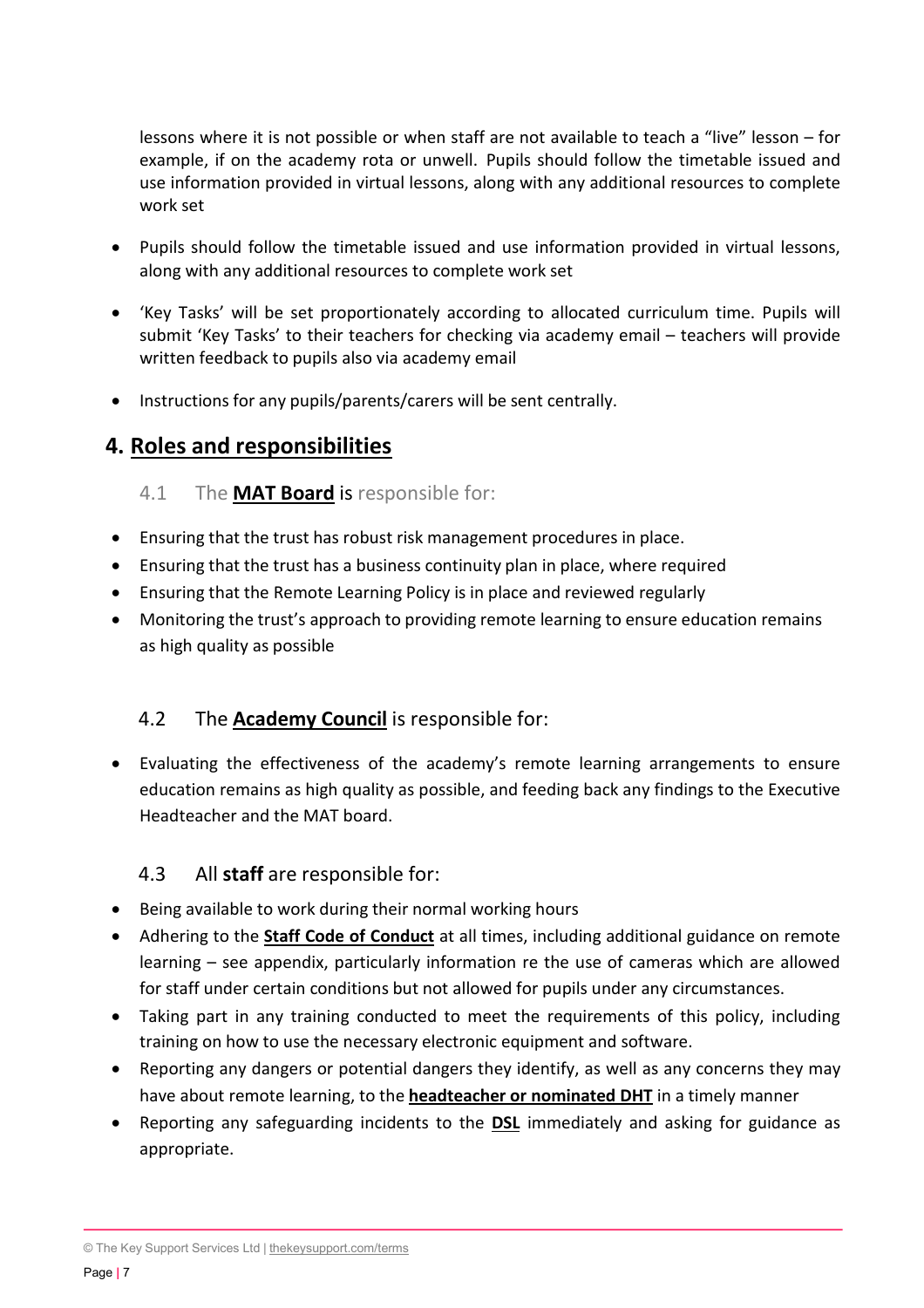- Reporting any health and safety incidents to the **health and safety officer** and asking for guidance as appropriate
- Reporting any defects on academy-owned equipment used for remote learning to an **ICT technician**.
- Following the sickness absence procedures if unable to work at any time during this period due to sickness, including the setting of work for pupils – see policy
- Following the leave of absence policy and procedures if needing time off work for any other reason apart from sickness, for example, for medical appointments – see policy

#### 4.4 The **Executive Headteacher** is responsible for:

- Evaluating the effectiveness of the trust's remote learning arrangements.
- Ensuring that there are arrangements in place for identifying, evaluating, and managing the risks associated with remote learning.
- Reviewing the effectiveness of the Trust policy on remote education on an annual basis in light of feedback from each Headteacher.

#### 4.5 The **Headteacher** is responsible for:

- Ensuring that staff, parents and pupils adhere to the relevant policies at all times.
- Ensuring that there are arrangements in place for monitoring incidents associated with remote learning.
- Overseeing that the academy has the resources necessary to action the procedures in this policy.
- Reviewing the effectiveness of the policy within the academy and with stakeholders on an **annual** basis and updating the Executive Headteacher and the board, then communicating any changes to staff, parents, and pupils.
- Ensuring all staff, parents, and pupils are aware of the data protection principles outlined in the GDPR.
- Ensuring that staff are certain that remote learning systems are appropriately secure, for both data protection and safeguarding reasons

#### 4.6 The **Senior Leadership Team** is responsible for:

- Arranging any additional training staff may require to support pupils during the period of remote learning in line with their role
- Monitoring the weekly access of pupils to remote learning
- Conducting reviews on a half termly basis of the remote learning arrangements to ensure pupils' education does not suffer.
- Co-ordinating the remote learning approach across the academy

© The Key Support Services Ltd | [thekeysupport.com/terms](https://thekeysupport.com/terms-of-use)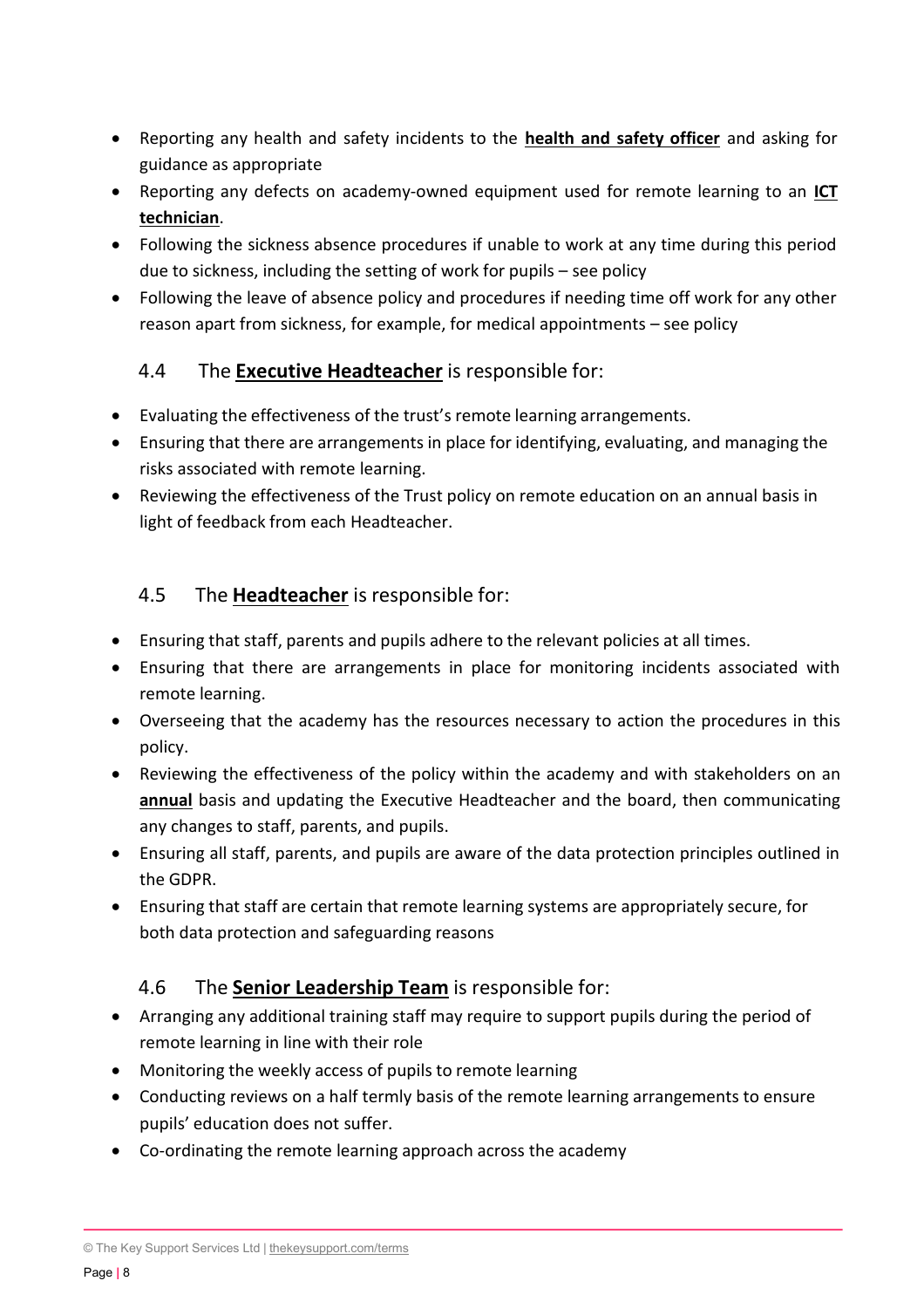- Monitoring the effectiveness of remote learning, through regular meetings with teachers and subject leaders, reviewing work set and reaching out for feedback from pupils and parents
- Monitoring the security of remote learning systems, including data protection and safeguarding considerations
- Putting procedures and safe systems of learning into practice, which are designed to eliminate or reduce the risks associated with remote learning.

#### 4.7 The **health and safety officer of the trust** is responsible for:

- Ensuring that the relevant health and safety risk assessments are carried out within the agreed timeframes, in collaboration with the **Headteacher, or nominated DHT**.
- Liaising with the DPO regarding any matters as outlined in the GDPR and ensuring that all computer programs used for remote learning are compliant with the GDPR and the Data Protection Act 2018.
- Ensuring that pupils identified as being at risk are provided with necessary information and instruction, as required.
- Managing the effectiveness of health and safety measures through a robust system of reporting, investigating, and recording incidents.

#### 4.8 The **DSL** is responsible for:

- Attending and arranging, where necessary, any safeguarding meetings that occur during the remote learning period.
- Identifying vulnerable pupils who may be at risk if they are learning remotely.
- Ensuring that child protection plans are enforced while the pupil is learning remotely, and liaising with the **headteacher, or nominated DHT** and other organisations to make alternate arrangements for pupils who are at a high risk, where required.
- Identifying the level of support or intervention required while pupils learn remotely and ensuring appropriate measures are in place.
- Liaising with relevant individuals to ensure vulnerable pupils receive the support required during the period of remote working
- Ensuring all safeguarding incidents are adequately recorded and reported.

#### 4.9 The **SENCO (or nominated member of the team)** is responsible for:

• Liaising with the **IT technicians** to ensure that the technology used for remote learning is accessible to all pupils and that reasonable adjustments are made where required.

© The Key Support Services Ltd | [thekeysupport.com/terms](https://thekeysupport.com/terms-of-use)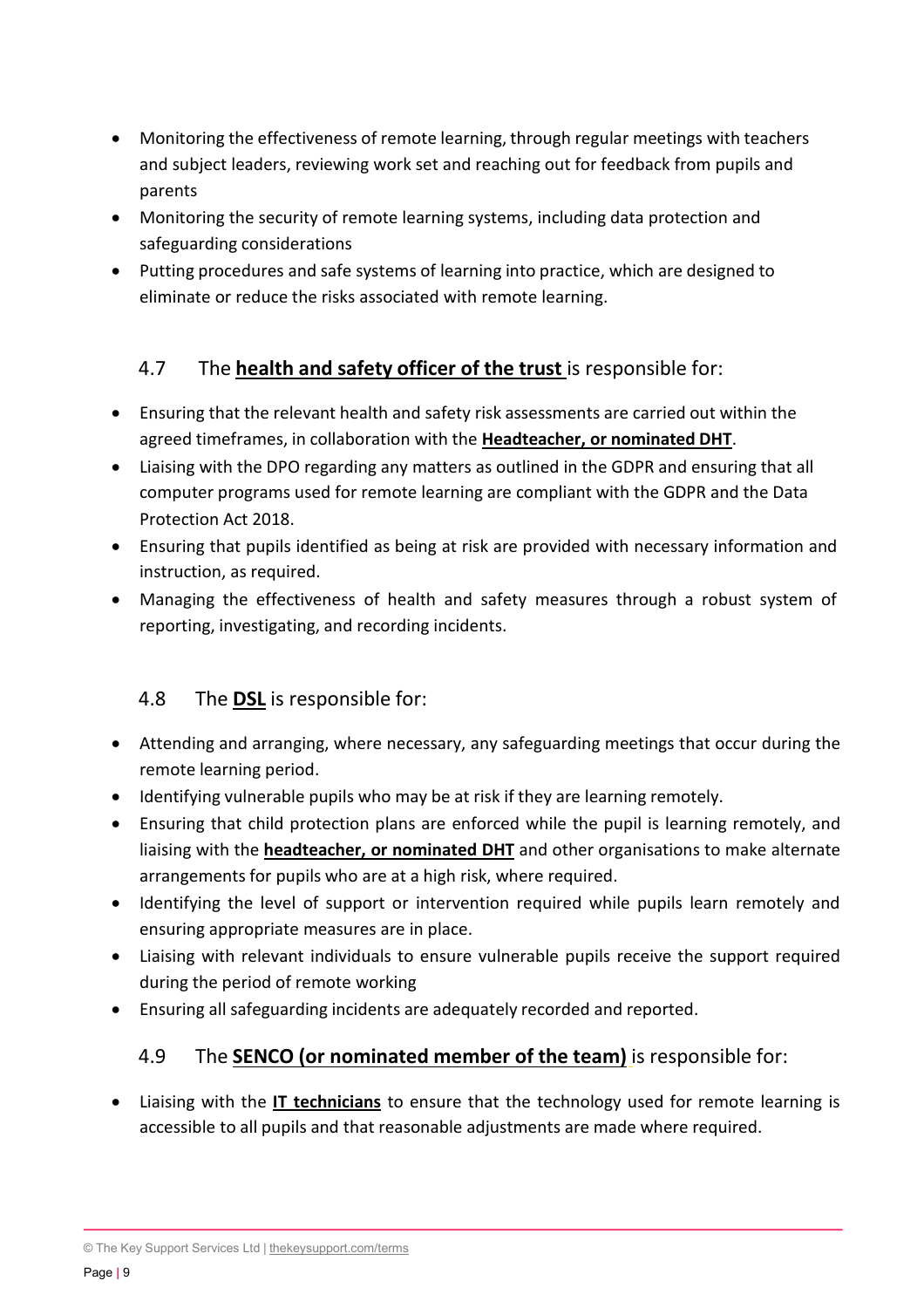- Ensuring that pupils with EHC plans continue to have their needs met while learning remotely, and liaising with the **headteacher** and other organisations to make any alternate arrangements for pupils with EHC plans and IHPs.
- Identifying the level of support or intervention that is required while pupils with SEND learn remotely.
- Ensuring that the provision put in place for pupils with SEND is monitored for effectiveness throughout the duration of the remote learning period.

#### 4.10 The **IT staff** are responsible for:

- Fixing issues with systems used to set and collect work
- Helping staff and parents with any technical issues they're experiencing where possible
- Assisting pupils with accessing the internet or devices on academy systems
- Reviewing the security of remote learning systems and flagging any data protection breaches to the data protection officer
- Ensuring that any ICT equipment used for remote learning is resilient and can efficiently recover lost data.
- Ensuring that any programs or networks used for remote learning can effectively support a large number of users at one time, where required, e.g. undertaking 'stress' testing.
- Ensuring that all academy-owned devices used for remote learning have suitable anti-virus software installed, have a secure connection, can recover lost work, and allow for audio and visual material to be recorded, where required.
- Working with the staff to ensure that the equipment and technology used for learning remotely is accessible to all pupils and staff.

#### 4.11 **Subject Leads** are responsible for:

- Considering whether any aspects of the subject curriculum need to change to accommodate remote learning
- Working with teachers teaching their subject remotely to make sure all work set is appropriate and consistent
- Working with other subject leads and senior leaders to make sure work set remotely across all subjects is appropriate and consistent, and deadlines are being set an appropriate distance away from each other
- Monitoring the remote work set by teachers in their subject explain how they'll do this, such as through regular meetings with teachers or by reviewing work set
- Alerting teachers to resources they can use to teach their subject remotely and ensuring that the relevant resources are easily accessible for pupils and their families

© The Key Support Services Ltd | [thekeysupport.com/terms](https://thekeysupport.com/terms-of-use)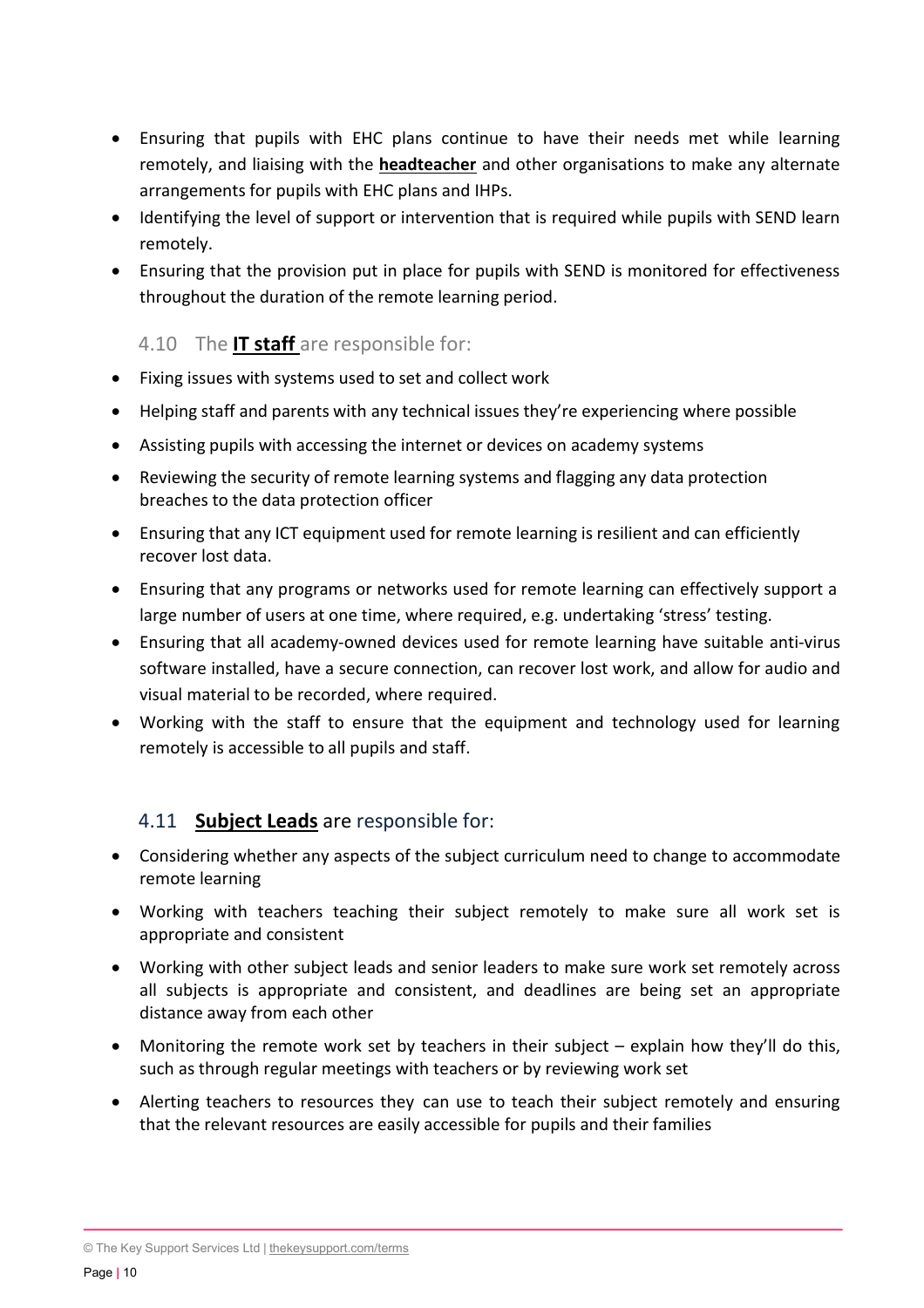#### 4.12 **Teaching Staff** are responsible for:

- Adhering to this policy at all times during periods of remote learning and following the academy procedures – see appendix
- Planning lessons, setting work and providing feedback within agreed deadlines according to the policy – see appendix
- Providing "live" lessons for a cumulative time of 30 minutes, unless on the academy rota looking after pupils who are in the academy or if unwell – see appendix
- Keeping in touch with pupils who aren't in the academy according to academy policy
- Responding to parental emails and queries within 5 working days, sharing any compliments or complaints with their line manager. (NOTE – parents / carers are encouraged to contact the academy via the main office or enquiry email for any emergencies.)

#### 4.13 **Classroom based support staff**

When assisting with remote learning, classroom based support staff are responsible for:

- Supporting pupils with their work as directed by the SENDCO or nominated lead
- Supporting pupils who are in the academy (vulnerable pupils and children of critical workers) with their learning

#### 4.14 **Parents** are responsible for:

- Adhering to this policy at all times during periods of remote learning.
- Ensuring their child is available to learn remotely, following their set academy timetable
- Ensuring that the schoolwork set is completed on time and to the best of their child's ability.
- Reporting any technical issues to the academy as soon as possible.
- Ensuring that their child always has access to remote learning material during the academy day.
- Reporting any absence to the academy attendance officer before the start of the academy day
- Ensuring their child uses the equipment and technology used for remote learning as intended.
- If a pupil is provided with academy-owned equipment, the pupil and their parent will sign and adhere to the **Acceptable Use Agreement** and to complete relevant paperwork prior to borrowing equipment and commencing remote learning.
- Adhering to the **Parent Code of Conduct** at all times
- Being respectful to staff in emails and phone calls when making any complaints or concerns known to staff

#### 4.15 **Pupils** are responsible for:

<sup>©</sup> The Key Support Services Ltd | [thekeysupport.com/terms](https://thekeysupport.com/terms-of-use)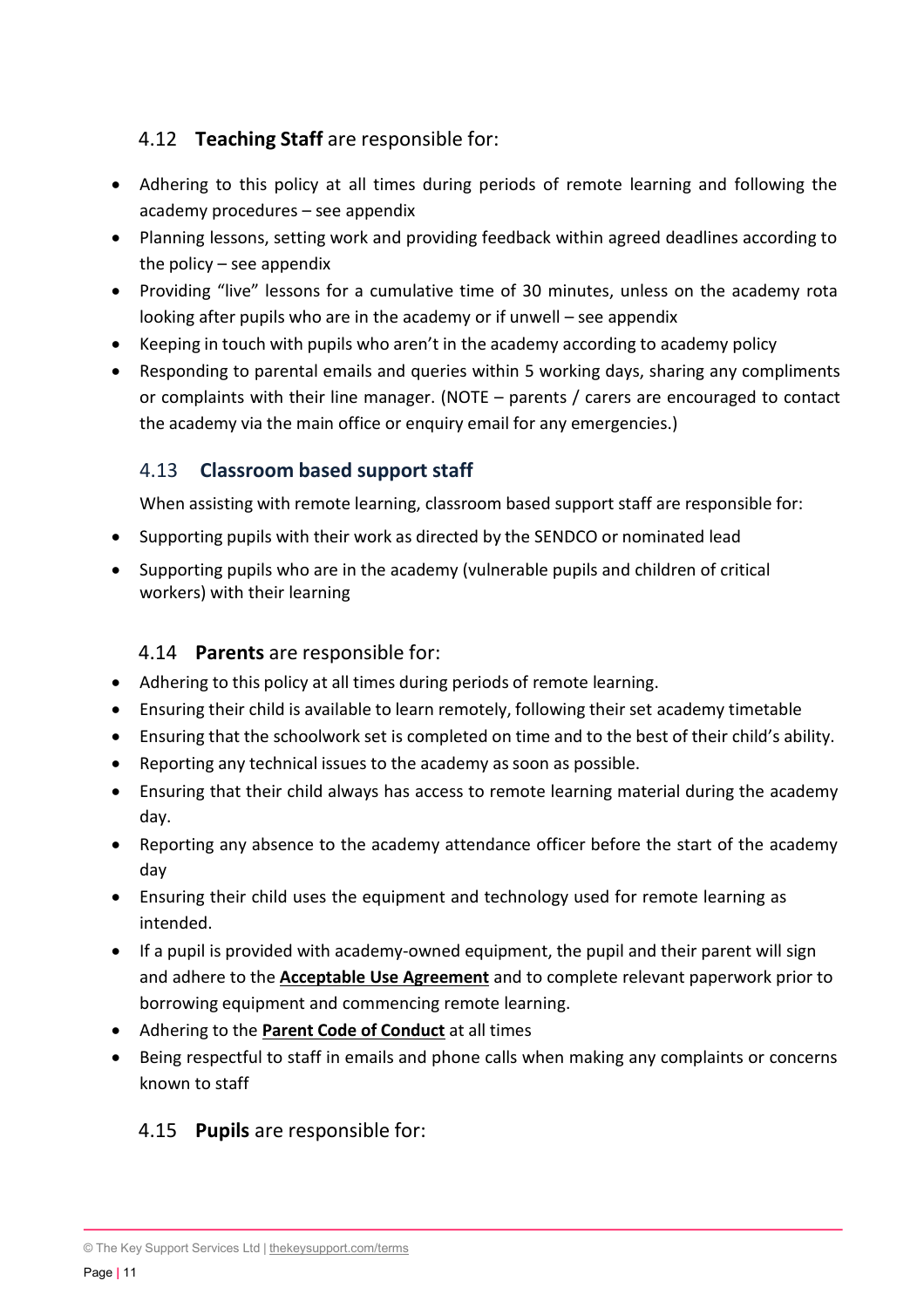- Adhering to this policy at all times during periods of remote learning.
- Ensuring they are available to learn remotely according to their timetable, and that their schoolwork is completed on time and to the best of their ability.
- Reporting any technical issues to **their teacher** as soon as possible and alerting their parents to contact the academy if unable to make contact with their teacher
- Ensuring they have access to remote learning material and notifying a responsible adult if they do not have access.
- Notifying a responsible adult if they are feeling unwell or are unable to complete the schoolwork they have been set.
- Ensuring they use any equipment and technology for remote learning as intended.
- If a pupil is provided with academy-owned equipment, the pupil and their parent will sign and adhere to the **Technology Acceptable Use Agreement** prior to commencing remote learning.
- Adhering to the **Behaviour Policy** at all times, particularly the academy rules of being Ready, Respectful and Safe.

## **5. Who to contact –**

#### **NOTE: Specific contact details can be found at the front of the policy**

If parents / carers have any questions or concerns about remote learning, they should contact the following individuals:

- Issues in setting work contact the teacher in the first instance and then their line manager if the issue isn't resolved
- Issues that remain unresolved after contact with the teacher or line manager contact the lead on Remote Learning
- Issues with behaviour talk to the head of year or pastoral manager
- Issues with IT contact the main office
- Concerns about data protection contact the main office
- Concerns about safeguarding contact the Designated Lead for Safeguarding

## **6. Data protection**

- This section of the policy will be enacted in conjunction with the academy's **Data Protection Policy**.
- Staff members will be responsible for adhering to the GDPR when teaching remotely and will ensure the confidentiality and integrity of their devices at all times.

<sup>©</sup> The Key Support Services Ltd | [thekeysupport.com/terms](https://thekeysupport.com/terms-of-use)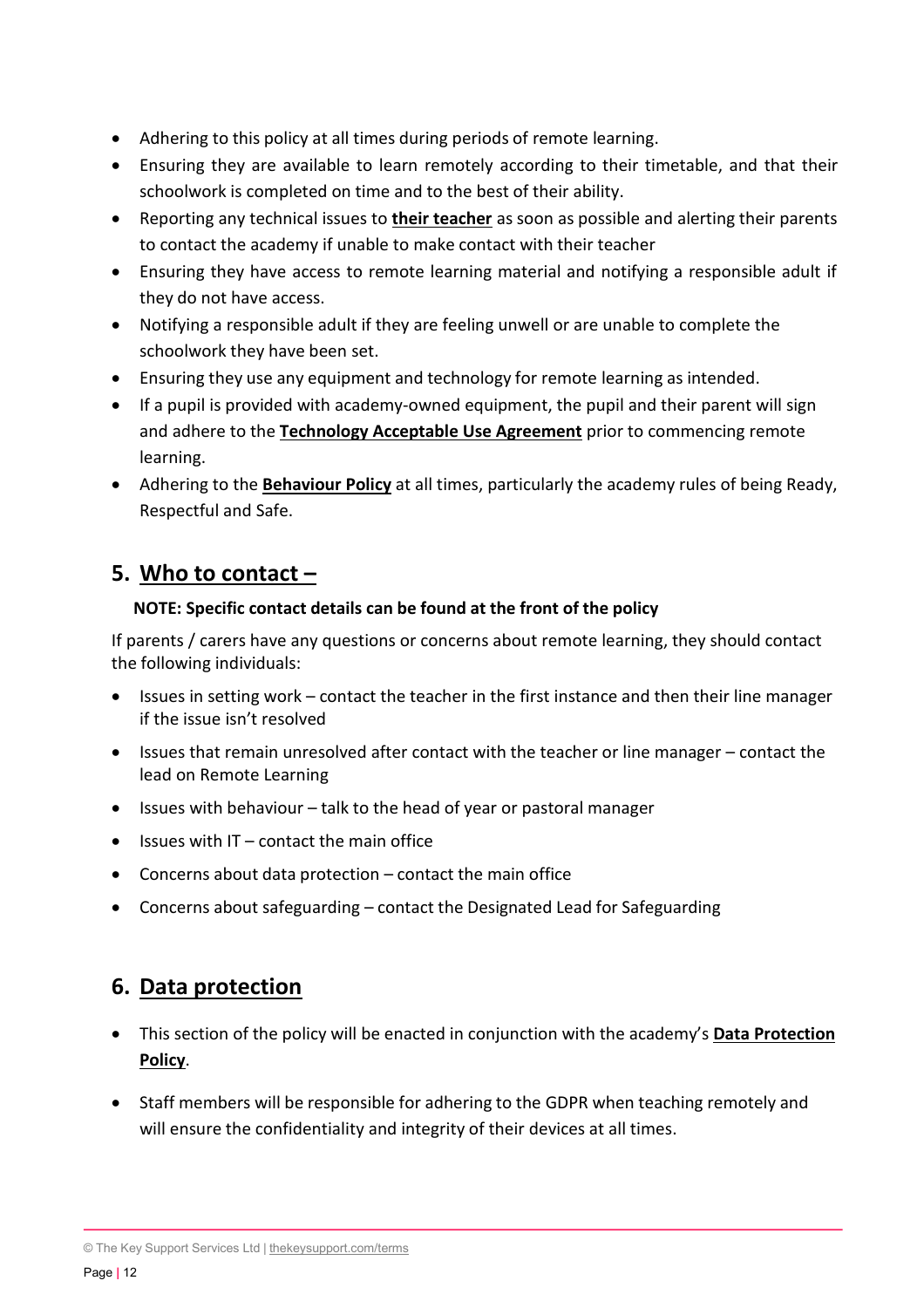- Sensitive data will only be transferred between devices if it is necessary to do so for the purpose of remote learning and teaching.
- Any data that is transferred between devices will be suitably encrypted or have other data protection measures in place so that if the data is lost, stolen, or subject to unauthorised access, it remains safe until recovered.
- Parents' and pupils' up-to-date contact details will be collected prior to the period of remote learning.
- All contact details will be stored in line with the **Data Protection Policy**.
- The academy will not permit paper copies of contact details to be taken off the academy premises.
- Pupils are not permitted to let their family members or friends use any academy-owned equipment which contains personal data.
- Any breach of confidentiality will be dealt with in accordance with the academy's policy.
- Any intentional breach of confidentiality will be dealt with in accordance with the academy's **Behavioural Policy** or the **Disciplinary Policy and Procedure**.

## **7. Keeping devices secure**

All staff members will take appropriate steps to ensure their devices remain secure. This includes, but is not limited to:

- Keeping the device password-protected strong passwords are at least 8 characters, with a combination of upper and lower-case letters, numbers and special characters (e.g. asterisk or currency symbol)
- Ensuring the hard drive is encrypted this means if the device is lost or stolen, no one can access the files stored on the hard drive by attaching it to a new device
- Making sure the device locks if left inactive for a period of time
- Not sharing the device among family or friends
- Installing antivirus and anti-spyware software
- Keeping operating systems up to date always install the latest updates

## **8. Health and safety**

• This section of the policy will be enacted in conjunction with the academy's Health and Safety Policy.

© The Key Support Services Ltd | [thekeysupport.com/terms](https://thekeysupport.com/terms-of-use)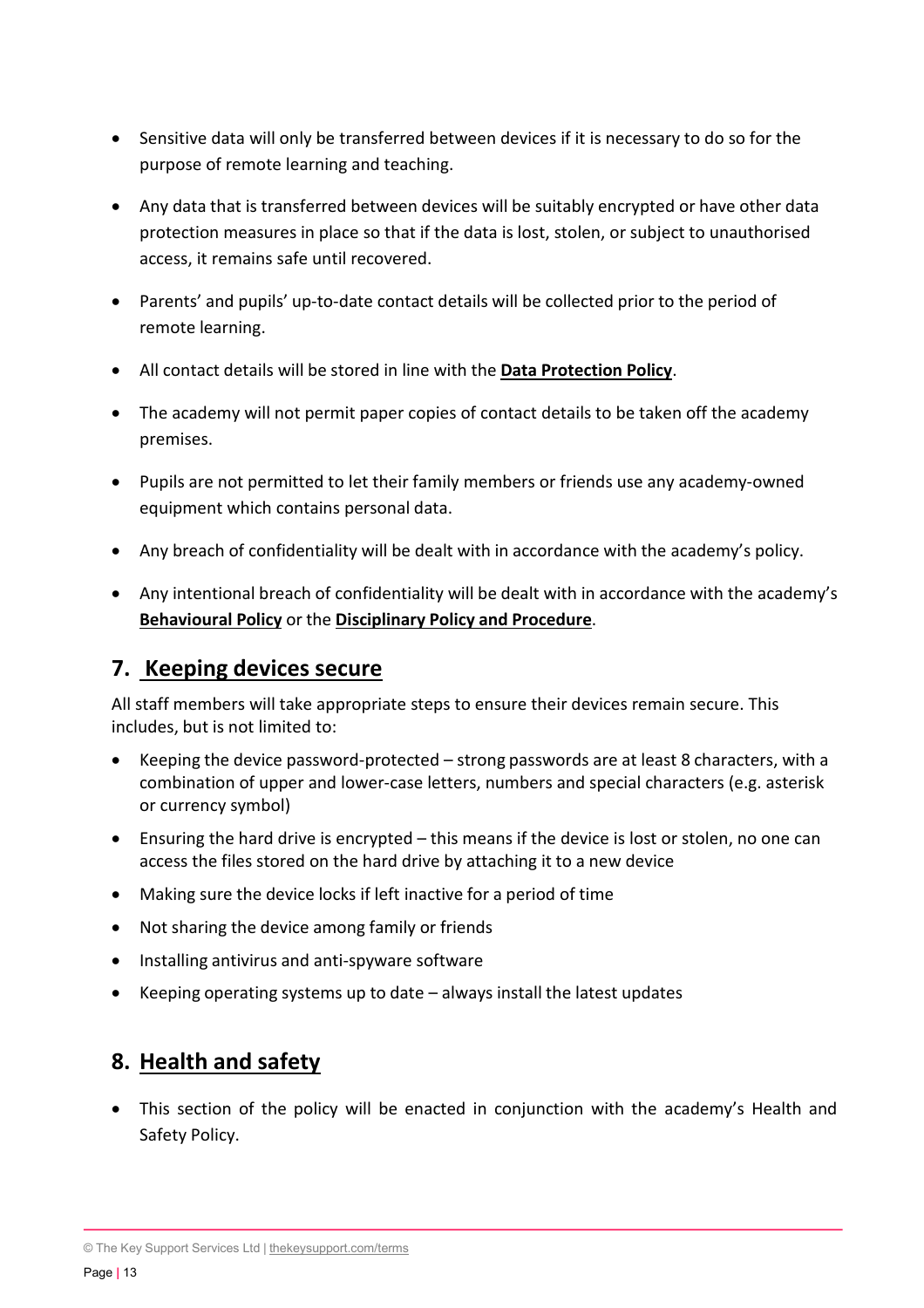- Teaching staff and ICT technicians will ensure pupils are shown how to use the necessary equipment and technology safely and correctly prior to the period of remote learning.
- If using electronic devices during remote learning, pupils will be encouraged to take a fiveminute screen break every two hours.
- Screen break frequency will be adjusted to five minutes every hour for younger pupils or pupils with medical conditions who require more frequent screen breaks.
- If any incidents or near-misses occur in a pupil's home, they or their parents are required to report these to the health and safety officer or other relevant member of staff immediately so that appropriate action can be taken.

### **9. Costs and expenses**

- The academy will not contribute to any household expenses incurred while pupils learn remotely, e.g. heating, lighting, or council tax.
- The academy will not reimburse any costs for travel between pupils' homes and the academy premises.
- The academy will not reimburse any costs for childcare.
- If a pupil is provided with academy-owned equipment, the pupil and their parent will sign and adhere to the Technology Acceptable Use Agreement prior to commencing remote learning.

## **10. Online Safety**

All communication between staff and pupils must be according to the Online Safety Policy – being transparent and ensuring the safety of everyone at all times.

All staff and pupils using video communication must:

- Communicate in groups one-to-one sessions are not permitted unless recorded
- Wear suitable clothing this includes others in their household.
- Staff are able to put on their cameras if working in a professional environment or work space according to the procedures outlined in each academy's document – see appendix.
- Pupils must NOT put their cameras on at any time.
- Pupils must mute their microphones at the beginning of a lesson and ask for permission if they wish to speak to the group. The teacher has the right to mute the conversation if the conversation is inappropriate, or to remove them from the lesson. If this occurs, there will be reported to senior staff.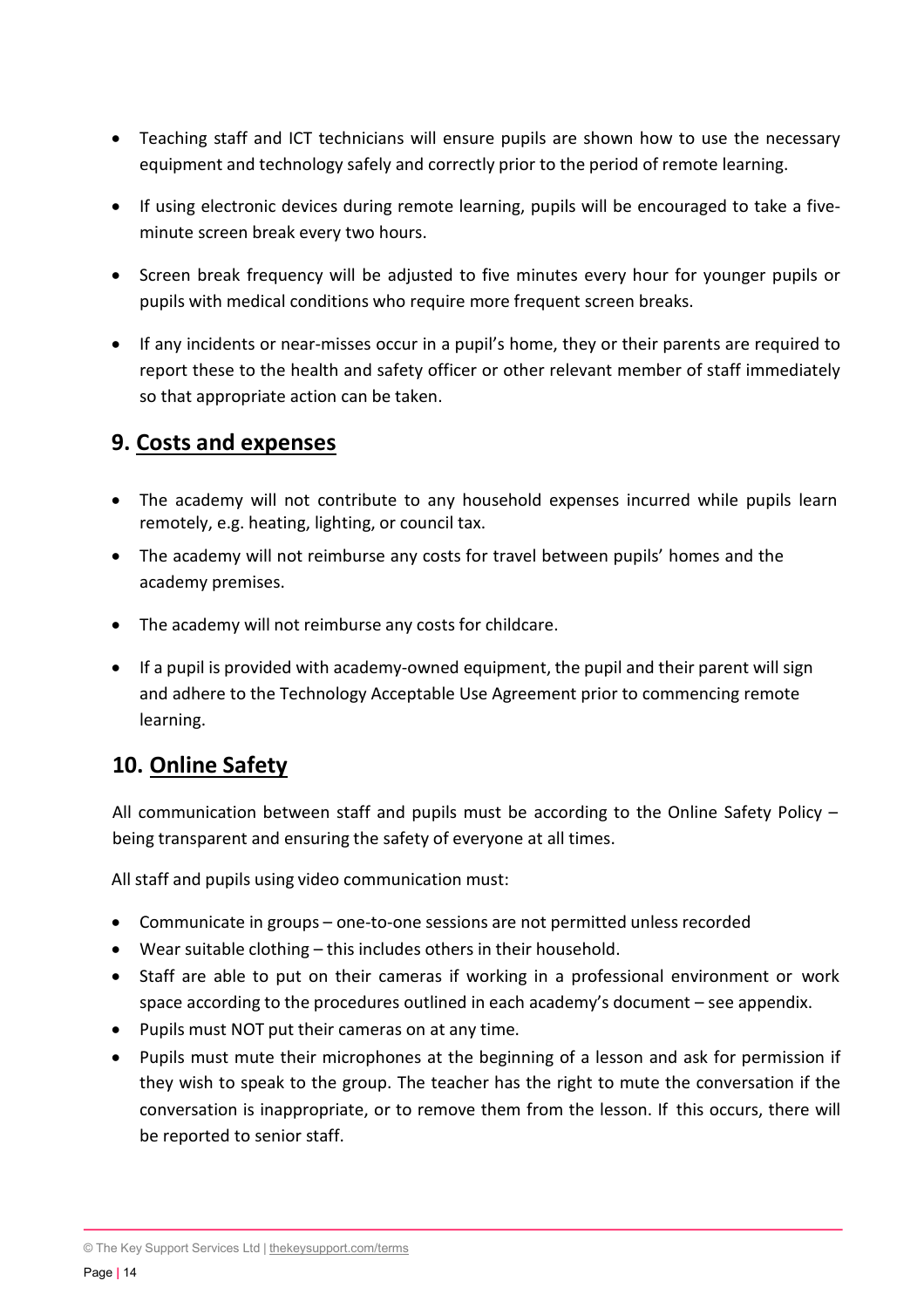- Be situated in a suitable 'public' living area within the home with an appropriate background.
- 'Use appropriate language this includes others in their household.
- Maintain the standard of behaviour expected in the academy Ready, Respectful, Safe.
- Use the necessary equipment and computer programs as intended.
- Not record, store, or distribute video material without permission.
- Ensure they have a stable connection to avoid disruption to lessons.

All staff and pupils using audio communication must:

- Use appropriate language this includes others in their household.
- Maintain the standard of behaviour expected in the academy: Ready, Respectful, Safe.
- Use the necessary equipment and computer programs as intended.
- Not record, store, or distribute audio material without permission.
- Ensure they have a stable connection to avoid disruption to lessons.
- Always remain aware that they can be heard.

The academy will consider whether one-to-one sessions are appropriate in some circumstances, e.g. to provide support for pupils with SEND. This will be decided and approved by the **SLT**, in collaboration with the **SENDCO**.

Pupils not using devices or software as intended will be disciplined in line with the **Behaviour Policy**.

The academy will risk assess the technology used for remote learning prior to use and ensure that there are no privacy issues or scope for inappropriate use.

The academy will ensure that all academy-owned equipment and technology used for remote learning has suitable anti-virus software installed, can establish secure connections, can recover lost work, and allows for audio and visual material to be recorded or downloaded, where required.

During the period of remote learning, the academy will maintain regular contact with parents to:

- Reinforce the importance of children staying safe online.
- Ensure parents are aware of what their children are being asked to do, e.g. sites they have been asked to use and staff they will interact with.
- Encourage them to set age=appropriate parental controls on devices and internet filters to block malicious websites.
- Direct parents to useful resources to help them keep their children safe online.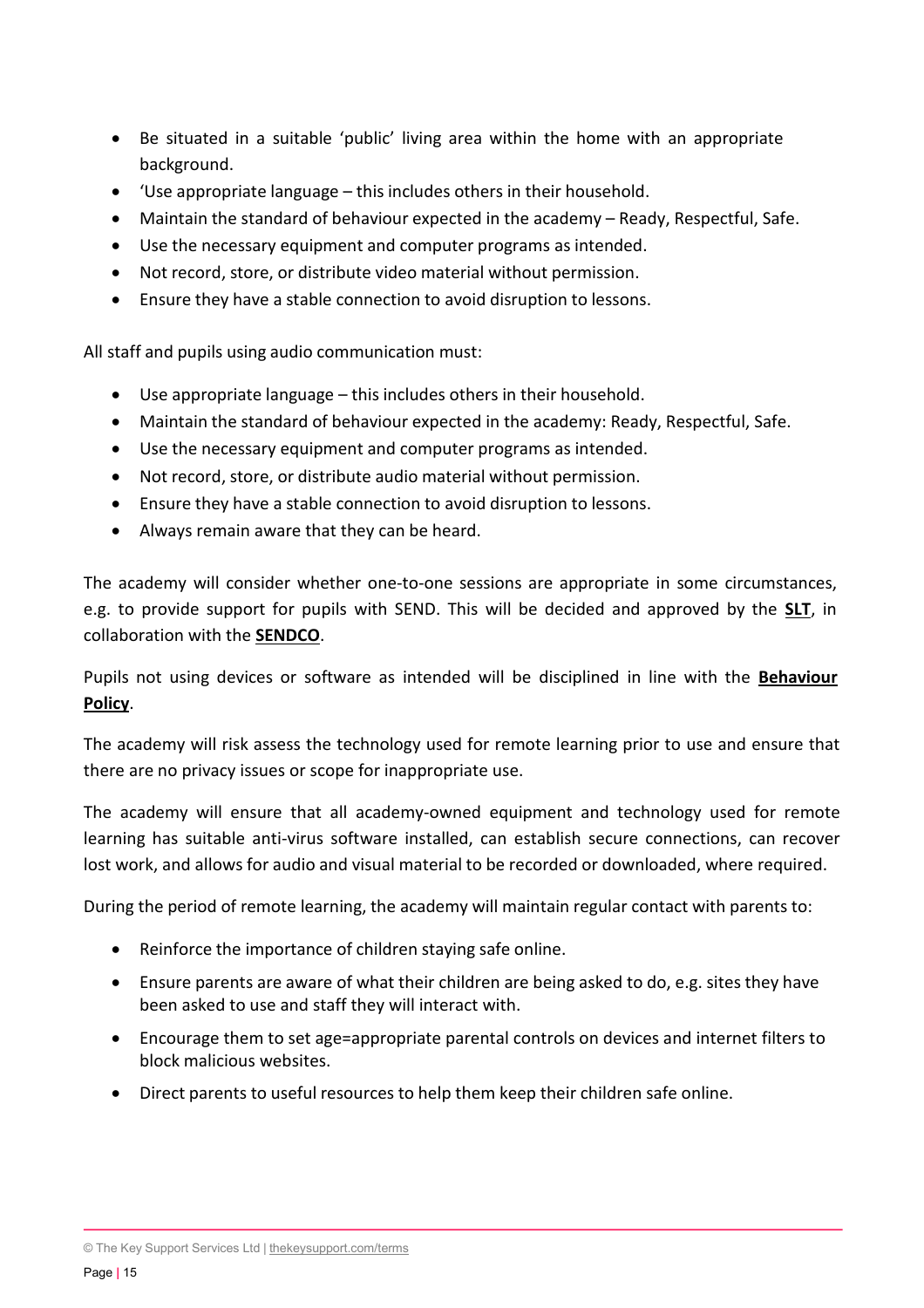The academy will not be responsible for providing access to the internet off the academy premises and will not be responsible for providing online safety software, e.g. anti-virus software, on devices not owned by the academy. However, the academy will use their best endeavours to support families in gaining access to the internet.

#### **11. Appendices**

Please see the appendix below for the individual academy's Procedures and Practice

<sup>©</sup> The Key Support Services Ltd | [thekeysupport.com/terms](https://thekeysupport.com/terms-of-use)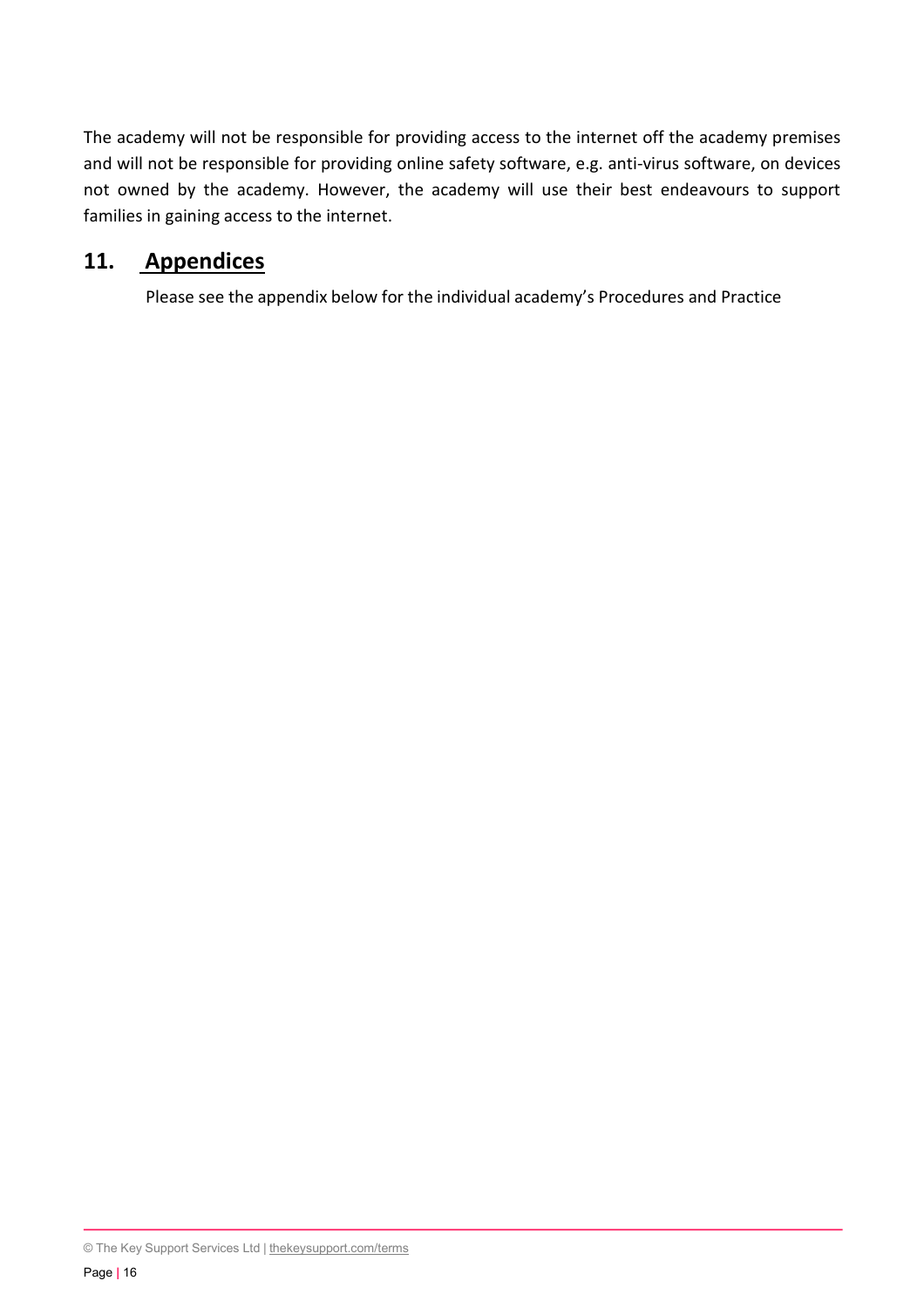## Venerable Bede CE Academy Remote Education Procedures THE DEEP CURRICULUM

Where a class, group or small number of pupils need to self-isolate, or there is a local lockdown requiring pupils to remain at home, we will offer **immediate remote education** and access to our **DEEP Curriculum** via the following approach:

## **Contingency Planning will enable us to:**

- use a curriculum sequence that allows access to high-quality online/offline resources/ teaching videos and that is linked to the school's curriculum expectations using Foldr
- give access to high quality remote education resources using Foldr
- use school email systems, Microsoft Teams, Foldr and 'Key Tasks' to allow interaction, assessment and feedback. [Training in the use of the school email system, setting 'Key Tasks' and providing marking and feedback through 'Key Tasks' has already taken place and will be a feature in the CPD programme for anyone joining school or who requires further training. Microsoft Teams Training also took place for all staff during September 2020 and further training/support will be made available throughout the academic year as needed.
- provide printed resources, such as textbooks and workbooks, for pupils who do not have suitable online access. [A full audit of all pupils took place in September 2020 and is updated regularly to establish a definitive list of those requiring additional resources to enable online access and/or paper-based resources.]
- recognise that younger pupils and some pupils with SEND may not be able to access remote education without adult support. The Pastoral, Curriculum and SEND teams will work with families where this is the case, via a bespoke approach, to help deliver and facilitate a broad and ambitious curriculum.

## **When teaching pupils remotely, we will:**

- set work, via Foldr and/or Microsoft Teams so that pupils have meaningful and ambitious work each day in a number of different subjects – we will advise pupils to follow their regular timetable to ensure the daily curriculum remains broad and balanced.
- teach a planned and well-sequenced curriculum so that knowledge and skills are built incrementally, with a good level of clarity about what is intended to be taught and practised in each subject.
- provide frequent, clear explanations of new content, delivered either by a teacher in the school or through high-quality curriculum resources or videos – resources will be collated in Foldr and teaching of new content will be facilitated via Microsoft Teams and /or links to videos within Foldr.

<sup>©</sup> The Key Support Services Ltd | [thekeysupport.com/terms](https://thekeysupport.com/terms-of-use)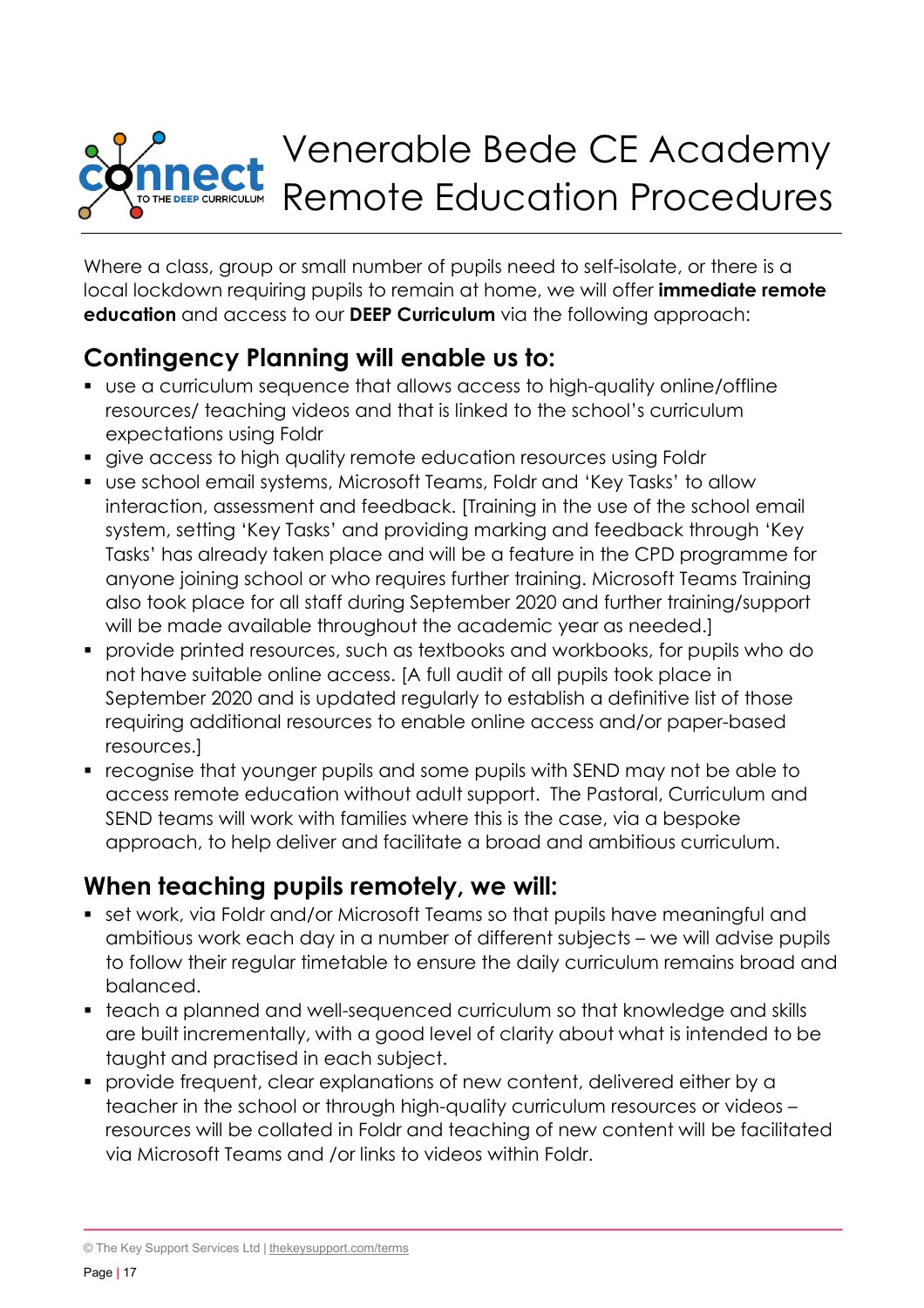- gauge how well pupils are progressing through the curriculum, using questions and 'Key Tasks'. 'Key Tasks' will be set proportionately according to allocated curriculum time. Pupils will submit 'Key Tasks' to their teachers for checking via school email – teachers will provide written feedback to pupils also via school email.
- enable teachers to adjust the pace or difficulty of what is being taught in response to questions or assessments, including, where necessary, revising material or simplifying explanations to ensure pupils' understanding through bespoke sections within Foldr or in support sessions offered via Microsoft Teams.
- plan a programme that is of equivalent length to the core teaching pupils would receive in school, ideally and where possible this will include daily contact with teachers via Microsoft Teams.

<sup>©</sup> The Key Support Services Ltd | [thekeysupport.com/terms](https://thekeysupport.com/terms-of-use)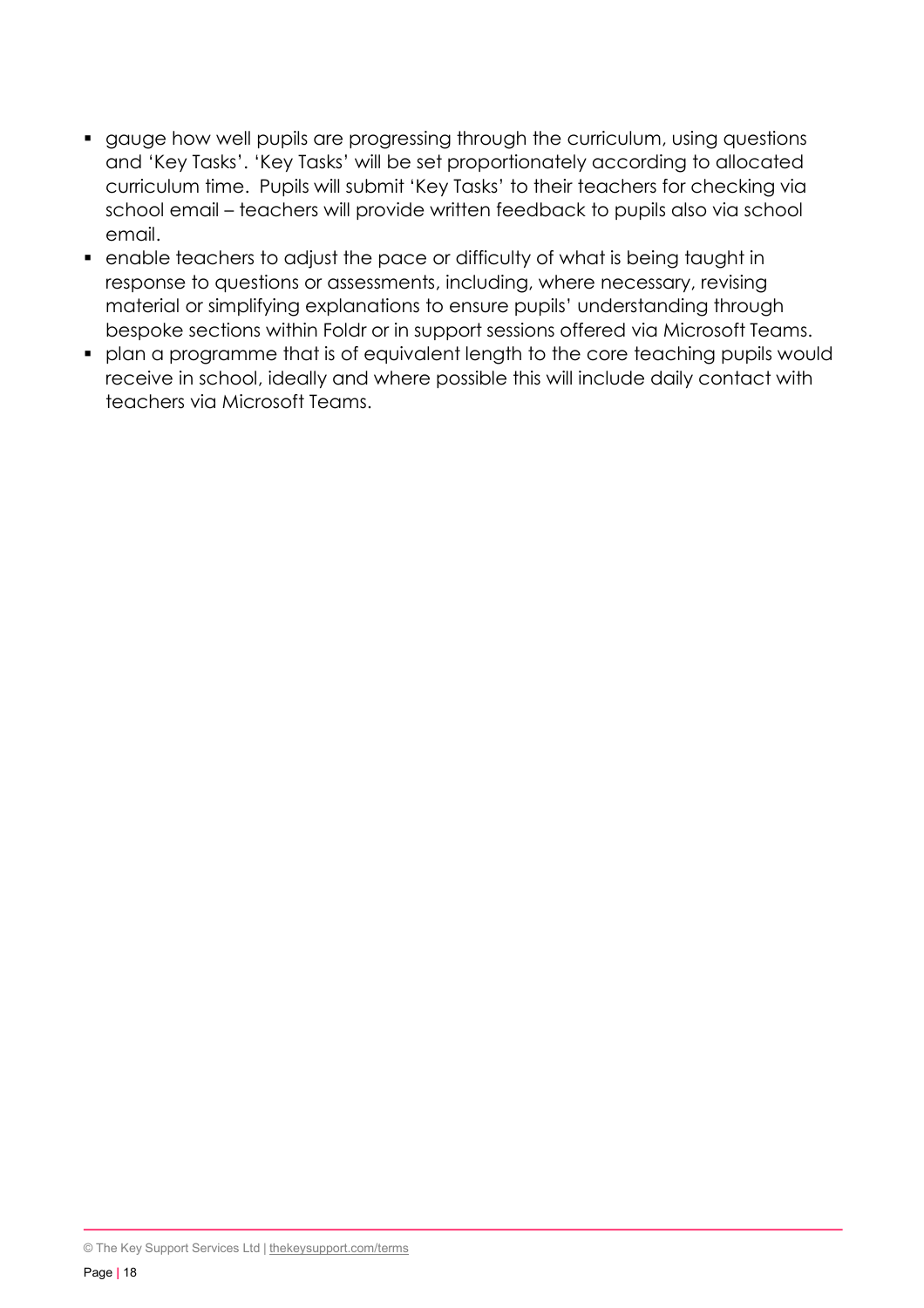

## **Remote Education Stage 1: Individual Pupils**

- Work, including any 'Key Tasks', will be set in Foldr
- Pupils should follow their usual timetable teachers and departments will set work based on the number of lessons a pupil would normally have each week. By following the usual timetable, pupils will be able to complete a good variety and healthy balance of work each day in order to enable them to finish any tasks set.
- 'Key Tasks' will be set proportionately according to allocated curriculum time. Pupils will submit 'Key Tasks' to their teachers for checking via school email – teachers will provide written feedback to pupils also via school email.
- Each week, the attendance team will identify **in SIMS** those pupils with **known** absences of 2 or more days (e.g. due to quarantine, shielding, self-isolation or other significant reason) to support teachers in planning work appropriately for individuals.
- The attendance team will send individual parents/carers a copy of instructions about the organisation of and access to Foldr as absences are notified.

## **Remote Education Stage 2: Classes and/or 'Bubbles'**

- Work, including any 'Key Tasks', will be set in Foldr
- Virtual lessons will be offered via Microsoft Teams teachers will send an email invitation to join a TEAMS lesson via your child's school email address
- All parents/carers of pupils affected will be sent a copy of instructions about the organisation of and access to Foldr.
- **Pupils should follow their usual timetable and use information provided in** virtual lessons, along with any additional resources in Foldr, to complete work set
- 'Key Tasks' will be set proportionately according to allocated curriculum time. Pupils will submit 'Key Tasks' to their teachers for checking via school email – teachers will provide written feedback to pupils also via school email.
- Staff will be notified of any classes and/or bubbles that will need to learn remotely as this arises.
- **Instructions for any pupils/parents/carers affected by stage 2 will be sent** centrally.

© The Key Support Services Ltd | [thekeysupport.com/terms](https://thekeysupport.com/terms-of-use)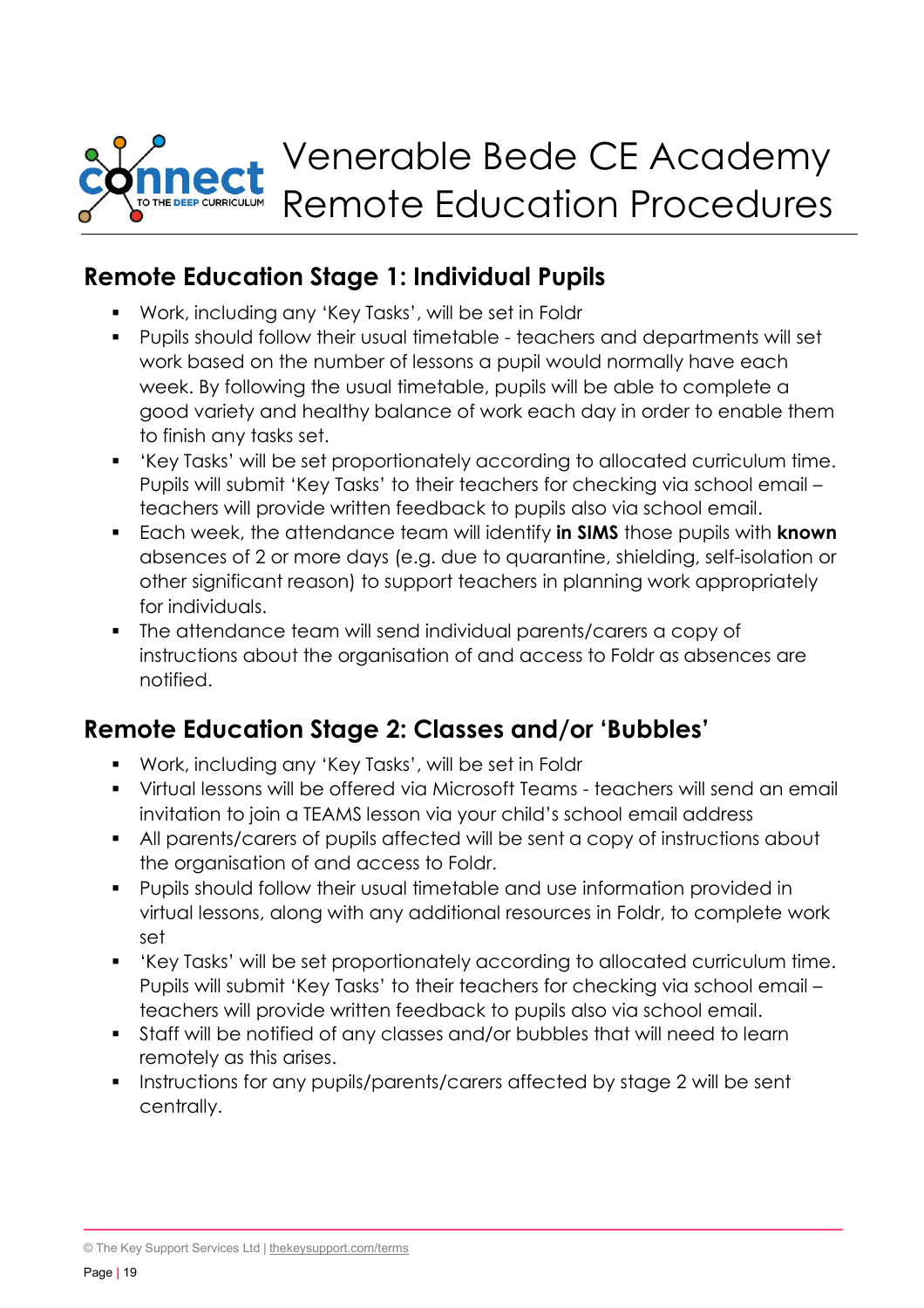## **Remote Education Stage 3: Full School Closure**

- Work, including any 'Key Tasks', will be set in Foldr
- Virtual lessons will be offered via Microsoft Teams according to a school closure timetable which will be issued at the point of closure Pupils should follow the timetable issued and use information provided in virtual lessons, along with any additional resources in Foldr, to complete work set
- Pupils should follow the timetable issued and use information provided in virtual lessons, along with any additional resources in Foldr, to complete work set
- 'Key Tasks' will be set proportionately according to allocated curriculum time. Pupils will submit 'Key Tasks' to their teachers for checking via school email – teachers will provide written feedback to pupils also via school email.
- Staff will be notified of full school closure should this arise.
- **Instructions for any pupils/parents/carers will be sent centrally.**

## **Foldr: Instructions and Organisation**

All work in Foldr is consistently organised and instruction sheets, outlining the work that needs to be completed, are the same across the curriculum to ensure pupils/parents/carers are able to access learning easily.

Within each subject folder of the student resources area of the school network, work is structured as follows:



Within in each class folder, there is a word document which is labelled 'Remote Learning Instructions for XXXXXXX.docx'. This has a weekly list of work to be completed, details and deadlines of any key tasks set and links to activities, resources, teaching videos etc. as appropriate.

## **Key Tasks**

'Key Tasks' will continue to be the main vehicle for marking, feedback and dialogue between teachers and pupils about understanding of work set. Key tasks should be saved in the appropriate area of Foldr , (these will need to be uploaded to Foldr in an editable Word format rather than a Pdf so that pupils can edit and save in their own areas rather than have to print), and clearly identified via the following labelling:

#### **YEAR XX Key 'Subject' Task DUE 'Date' 2021**

<sup>©</sup> The Key Support Services Ltd | [thekeysupport.com/terms](https://thekeysupport.com/terms-of-use)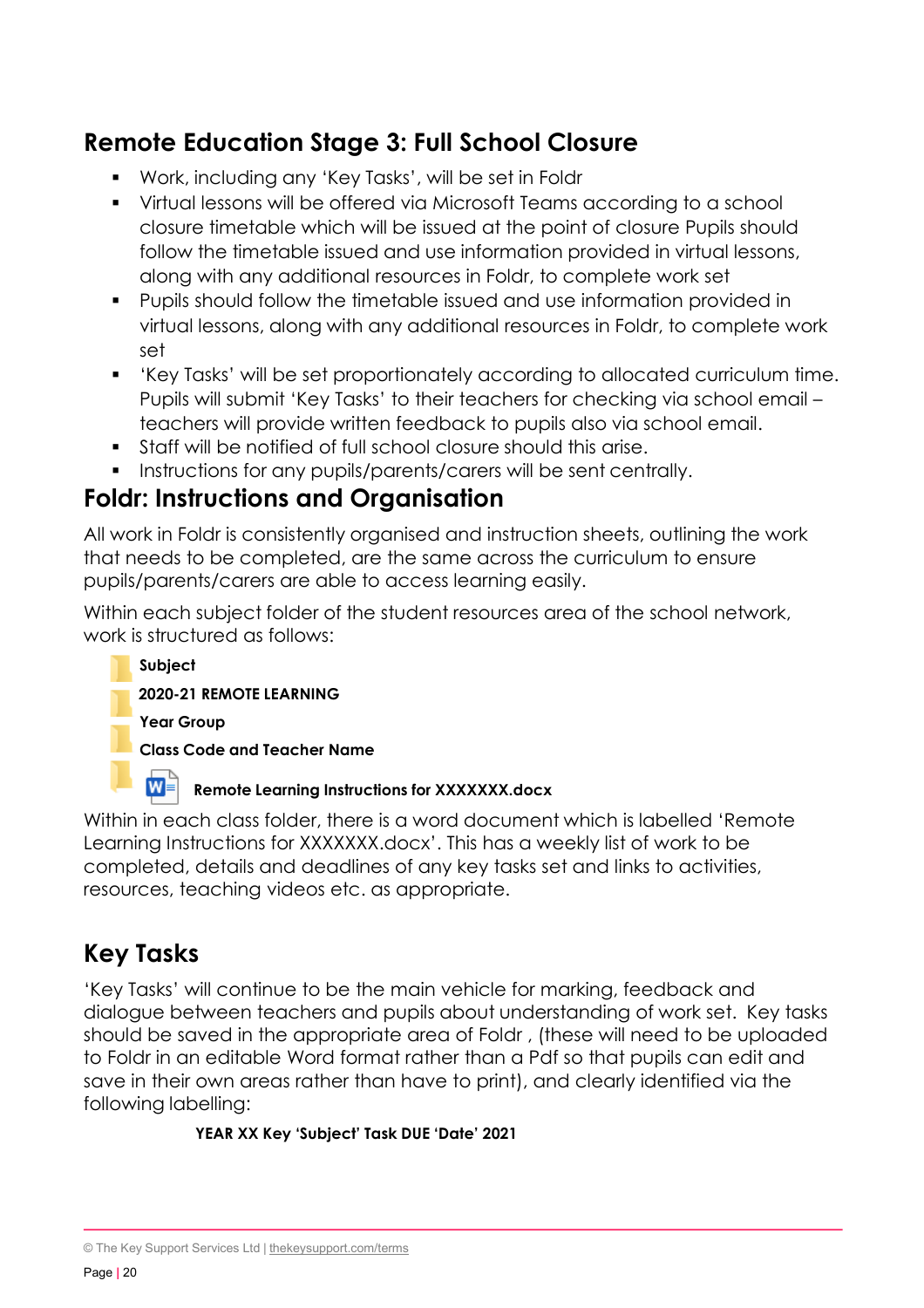Tasks set should be a key piece of work or a key assessment that pupils will complete and then email to their teacher. **It is ESSENTIAL that only SCHOOL email addresses are used for this communication.** Email addresses of teachers will need be listed on the pieces of work themselves. Once received, teachers should then mark and provide feedback via the school email system. The current exception to this process is the Maths department who will be using the marking and feedback facility, which allows for direct/secure dialogue, within 'Mathswatch' for specific sets of questions in the first instance.

## **Pupils unable to access online resources**

Parents/carers have been asked to contact school to let us know if their child can not access remote learning via online tools/platform. In the first instance, in order to ensure that all pupils can access learning as soon as possible, we will need to provide printed resources for anyone who does not have suitable online access. The Pastoral/Curriculum teams will then contact individuals to discuss the particular circumstances and work with families to find the best long-term solution.

<sup>©</sup> The Key Support Services Ltd | [thekeysupport.com/terms](https://thekeysupport.com/terms-of-use)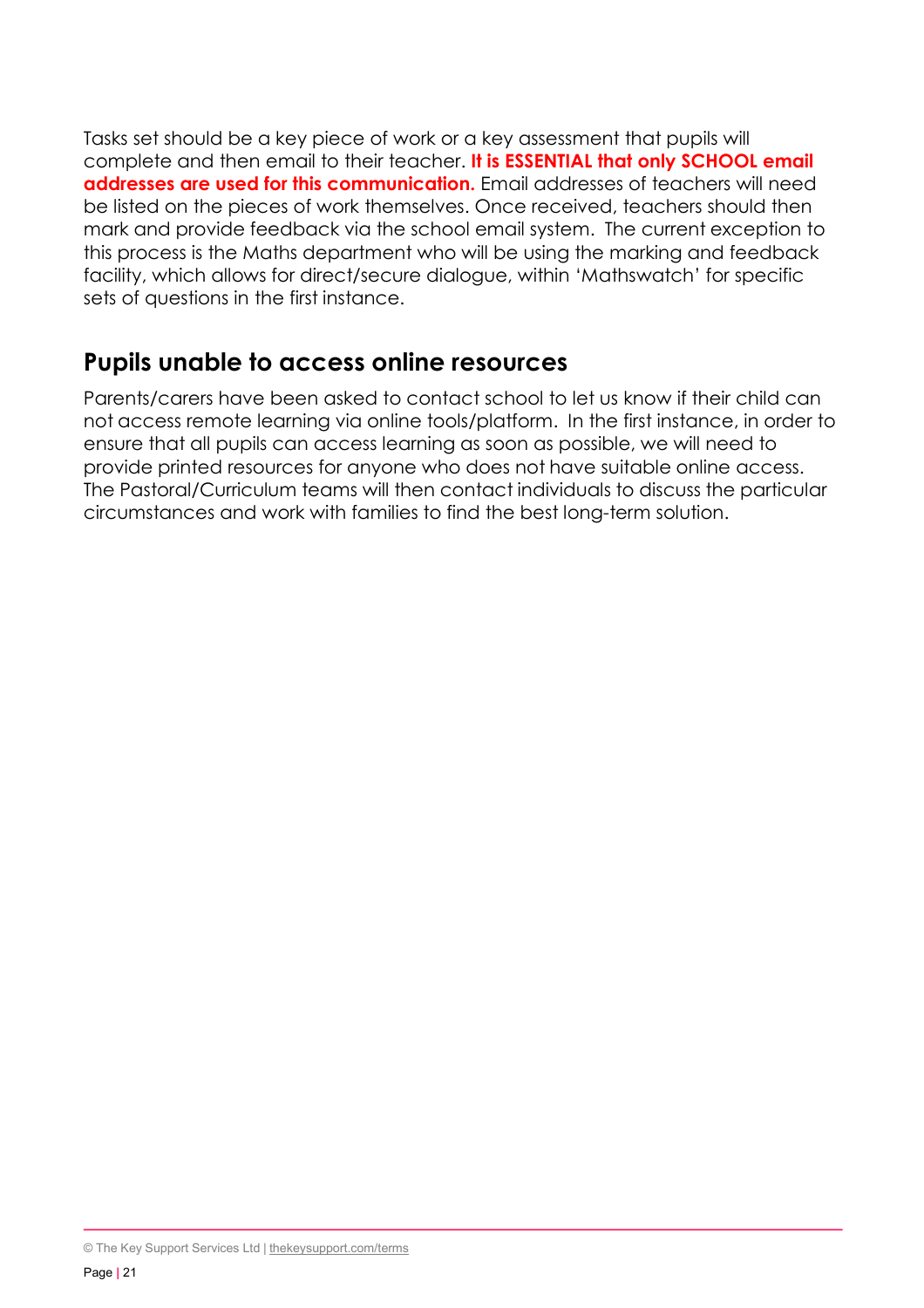

## **To access Teams:**

- Log onto the school website
- Go to resources and then log into Outlook
- Click on the 9 white dots (top left of the page) and choose Teams

## **To schedule a meeting:**

- Go into the team/class (via the Teams icon at the left side of the page)
- Click the drop down menu next to 'meet' (at the top right of the page) and then click 'schedule a meeting'.
- Complete the information for the lesson and click send at the top right of the page [Note: The title, date, start time and end time are essential information, details of the meeting are optional and there is **NO NEED** to add pupils, as they will automatically be added as part of the class team]
- Go to the meeting in calendar and click edit. You must now set the meeting options by clicking on the 'Meeting options' at the top middle of the page. You must set the 'Who can bypass the lobby?' and the 'Who can present?' as **ONLY ME** and the 'Allow attendees to unmute' to **NO**. Then click **SAVE.**

## **During your meeting/live lesson:**

- Click on the meeting either from your calendar or the TEAM feed
- Click join, ensure your microphone is on but your camera is off
- Allow your PowerPoint or Visualiser screen to be viewed using the square button with the arrow
- When ready, allow your pupils to enter the meeting by clicking on the participants button and begin to record
- Complete the teaching aspect of your lesson for **up to 30 minutes** during which pupils may ask questions via the conversation button
- When you have finished the formal teaching aspect of the lesson and directed pupils to their independent task(s) from Foldr, you can end this phase of the lesson by showing a blank screen or keeping the last slide of your PowerPoint visible and muting your microphone. For the remainder of the lesson, you will need to be available via the 'conversation' aspect of Teams and/or email for any questions pupils may have when completing the work in Foldr – allowing the meeting to continue until the end of the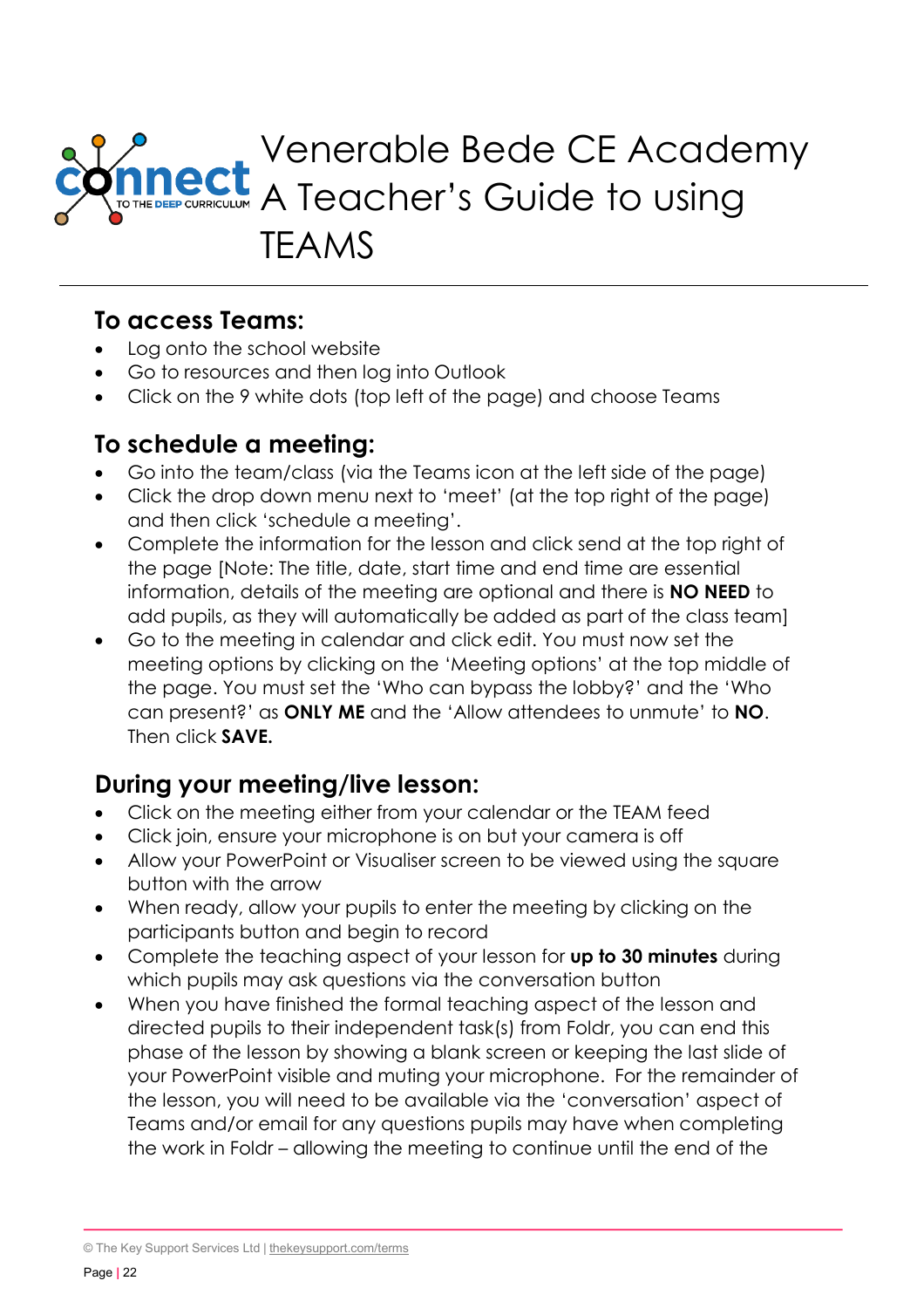lessons enables you to use the live teaching function to explain or demonstrate further as needed.

• When the lesson is finished, end the meeting for all via the three dots button, and then end recording

## **At the end of a meeting/live lesson**

• Review your lesson and decide if you would like to download and save into Foldr

<sup>©</sup> The Key Support Services Ltd | [thekeysupport.com/terms](https://thekeysupport.com/terms-of-use)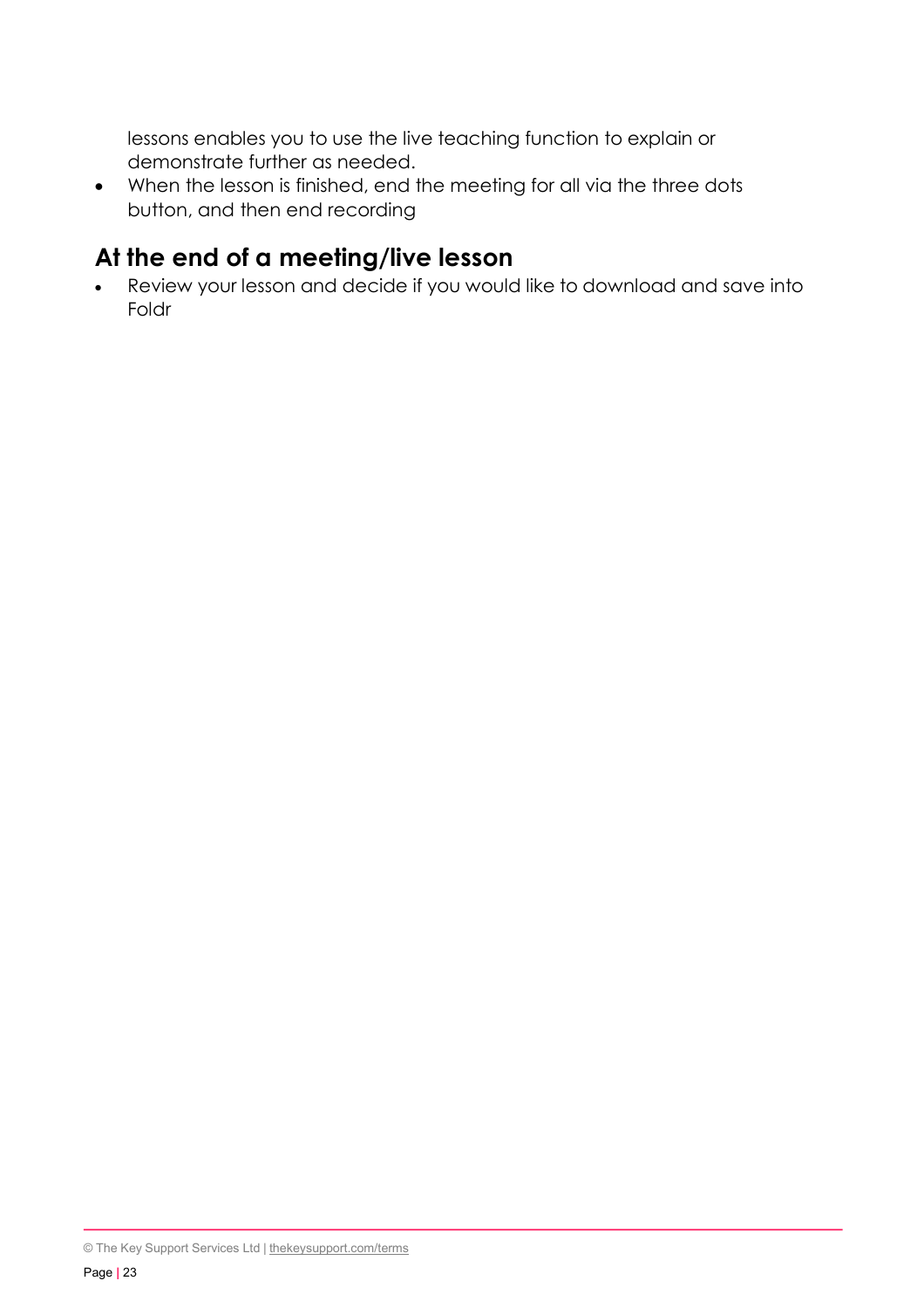

Venerable Bede CE Academy Remote Education Expectations

# **Pupil conduct when using TEAMS**

#### We expect **pupils** to:

- follow the school rules of READY, RESPECTFUL and SAFE when working remotely
- make sure that all communication with other pupils and teachers is responsible and sensible
- plan their remote learning for the week following their usual school timetable
- keep their microphones on mute and cameras turned off for ALL online TEAMS lessons
- respectfully ask the teacher any questions they may have via the conversation function during online lessons or via email after the lesson
- complete the work set in Foldr after a live lesson or, if a live lesson is not scheduled for that subject, use the resources and information provided in Foldr to complete home learning
- email KEY TASKS to their teacher for marking
- understand that TEAMS lessons will be recorded and may be stored in Foldr for use by any pupil who missed the live conferencing
- avoid sharing resources or videos created by teachers with anyone who is not a pupil or member of staff at Venerable Bede CE Academy

# **Staff conduct when using TEAMS**

## We expect **staff** to:

- follow the schedule of online teaching through TEAMS
- ensure protocols are followed for scheduling a meeting/online lesson in TEAMS
- deliver a lesson of up to 30 minutes live and set a follow up task in Foldr as per the schedule
- only use the camera for a brief introduction to the lesson when teaching online **from school**
- keep the camera switched off at ALL times when teaching online **from home**
- review the recording of the lesson to decide whether it is suitable for download if it is suitable, recordings can be downloaded and saved to a clearly labelled section within Foldr and noted in weekly instructions for use by any pupil who missed the live conferencing
- set homework, recording details in class charts, as per regular practice

As part of our ongoing commitment to the safeguarding of both our pupils and staff, use of the TEAMS application will be heavily monitored by our Network Manager/Team to

<sup>©</sup> The Key Support Services Ltd | [thekeysupport.com/terms](https://thekeysupport.com/terms-of-use)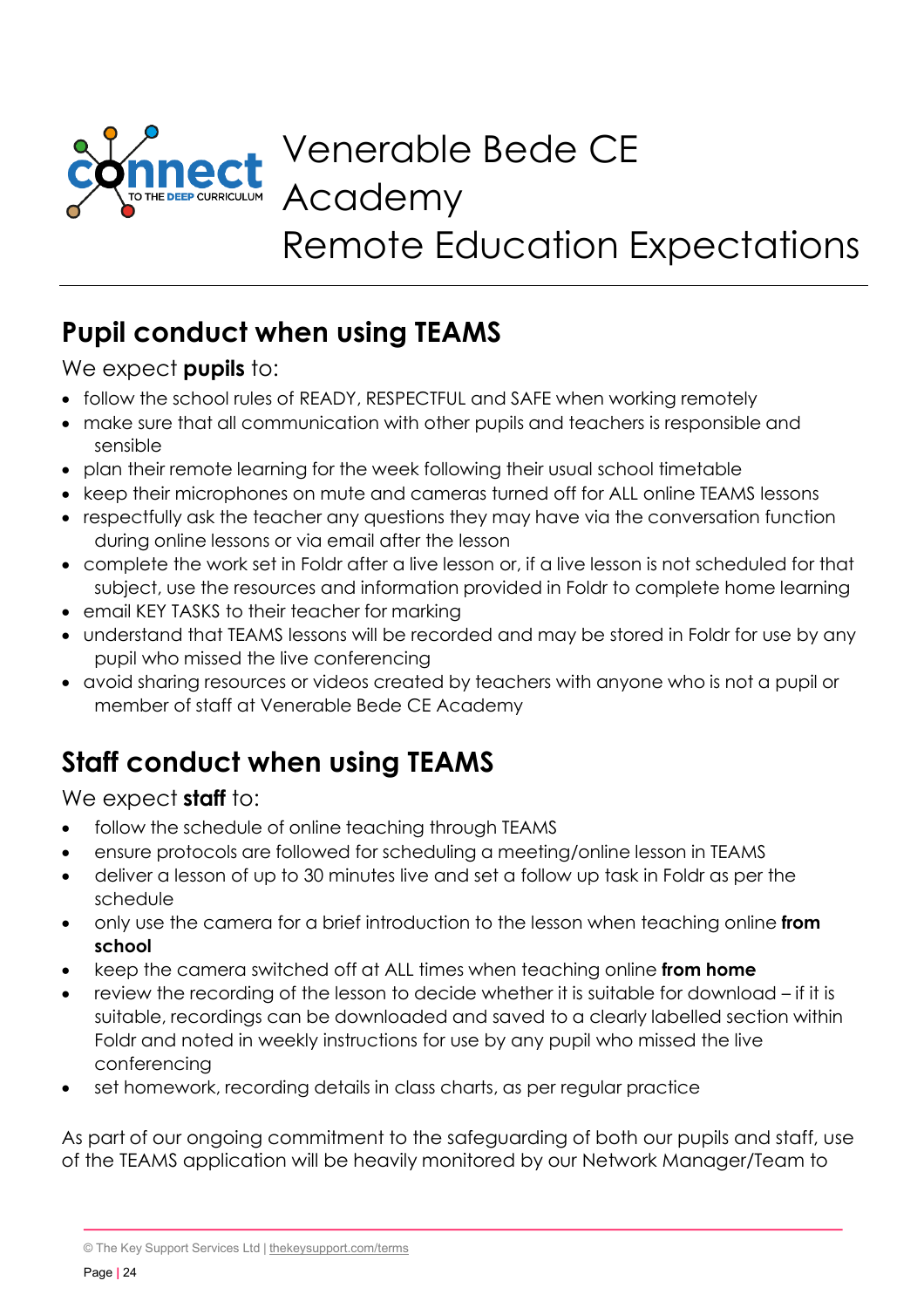ensure that any inappropriate use or problems are reported and rectified as soon as possible. **Please ensure that any identified issues are reported immediately.**

**[These procedures should be read in conjunction with the DST Remote Learning Policy, 'Remote Education Information to Parents and Carers', Child Protection Policy, Keeping Children Safe In Education 2020 documentation and Code of Conduct Policy]**

# **Information for parents, carers and pupils about Remote Education**

# **Stages of Remote Education**

Where a class, bubble or small number of pupils need to self-isolate, or there is a local lockdown requiring pupils to remain at home, we will offer immediate remote education and access to our DEEP Curriculum via the following staged approaches:

#### **Stage 1: Individual Pupils**

- Work, including any 'Key Tasks', will be set in Foldr
- **Pupils should follow their usual timetable and use the resources, activities and** online links to complete lessons

#### **Stage 2: Classes and/or 'Bubbles'**

- Work, including any 'Key Tasks', will be set in Foldr
- Virtual lessons will be offered via Microsoft Teams **teachers will send an email invitation to join a TEAMS lesson via your child's school email address (see below)**
- **Pupils should follow their usual timetable and use information provided in virtual** lessons, along with any additional resources in Foldr, to complete work set

#### **Stage 3: Full School Closure**

- Work, including any 'Key Tasks', will be set in Foldr
- Virtual lessons will be offered via Microsoft Teams according to a school closure timetable which will be issued at the point of closure
- **Pupils should follow the timetable issued and use information provided in virtual** lessons, along with any additional resources in Foldr, to complete work set

# **Planning the school day whilst learning at home**

| Ж.<br>Weekly planner |  |                            |  |        |          |        |  |  |  |
|----------------------|--|----------------------------|--|--------|----------|--------|--|--|--|
| <b>MONDAY</b>        |  | TUESDAY WEDNESDAY THURSDAY |  | FRIDAY | SATURDAY | SUNDAY |  |  |  |
|                      |  |                            |  |        |          |        |  |  |  |
|                      |  |                            |  |        |          |        |  |  |  |
|                      |  |                            |  |        |          |        |  |  |  |
|                      |  |                            |  |        |          |        |  |  |  |
|                      |  |                            |  |        |          |        |  |  |  |
|                      |  |                            |  |        |          |        |  |  |  |
|                      |  |                            |  |        |          |        |  |  |  |
|                      |  |                            |  |        |          |        |  |  |  |
|                      |  |                            |  |        |          |        |  |  |  |

It is really important to try to stick to a routine whilst learning at home and your child should try to follow their school timetable wherever possible. Teachers and departments will be setting work based on the number of lessons your child would normally have each week. By following the usual timetable, your child will be able to complete a good variety of work each

© The Key Support Services Ltd | [thekeysupport.com/terms](https://thekeysupport.com/terms-of-use)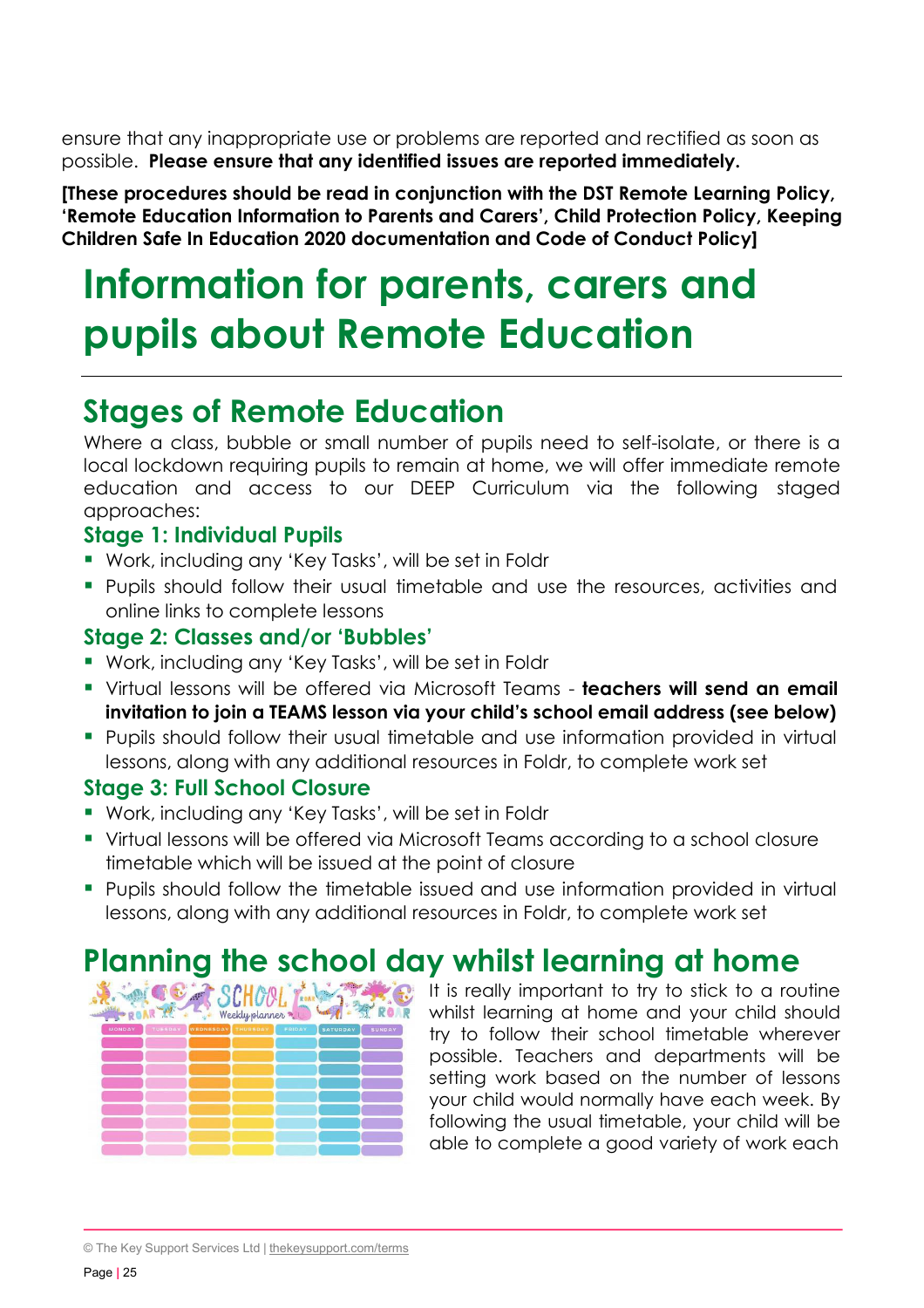day and finish any tasks set. Learning at home can be very different to learning in a classroom of 29 others. Your child may find that they complete some work quicker than usual. If so, they can take the opportunity to check their work carefully and to make sure the learning sticks! Once they've done that, there are a lots of resources on the virtual enrichment section of the school website (**[LINK](http://www.venerablebede.co.uk/virtual-enrichment/)**) that they can use to enrich their learning. Equally, they may find that work takes a little longer to complete without the teacher or their peers around them – they shouldn't be worried about asking for support from their teachers should they need it (see below). There are also lots of links to useful websites in each subject area within Foldr – pupils can use these as sources of information to find videos, worked examples and support via the internet.

# **Accessing 'Foldr'**

All activities, resources and instructions for completing work remotely can be found in **'Foldr'** which can be accessed from the **[resources page](http://www.venerablebede.co.uk/about-us/staff-login/)** of the school website or via the following web address: foldr.venerablebede.co.uk



Pupils will need their school login details to access Foldr. They will find accessing and editing files much easier if they also log in to their school email account at the same time they log into Foldr, as email accounts will give your child full access to all Microsft applications, such as Microsoft Word, Excel, PowerPoint etc. Instructions for downloading and editing reources using Foldr can be found via this **[\(LINK\)](http://www.venerablebede.co.uk/wp-content/uploads/2020/03/Downlading-and-Editing-files-with-Foldr-Instructions.pdf)**

# **Instructions for completing work**

Following feedback from our Summer 2020 pupil/parent/carer surveys, we have adapted our 'Foldr' structure and further standardised pupil instructions for remote learning. All work in Foldr is consistently organised and instruction sheets, outlining the work that needs to be completed, are the same across the curriculum to ensure your child can access learning as easily as possible. Within each subject area of Foldr, work is structured as follows:

**Subject**

M≣

**2020-21 REMOTE LEARNING**

**Year Group**

#### **Class Code and Teacher Name**

#### **Remote Learning Instructions for XXXXXXX.docx**

Within in each class folder, there is a word document which is labelled 'Remote Learning Instructions for XXXXXXX.docx'. This has a weekly list of work to be completed, details and deadlines of any key tasks set and links to activities, resources, teaching videos etc. as appropriate.

# **What if we don't have online access?**

**Please contact school, via your child's Head of Year, to let us know if your child can not access remote learning via online tools/platforms.** In the first instance, in order to ensure that all pupils can access learning as soon as possible, we will provide

<sup>©</sup> The Key Support Services Ltd | [thekeysupport.com/terms](https://thekeysupport.com/terms-of-use)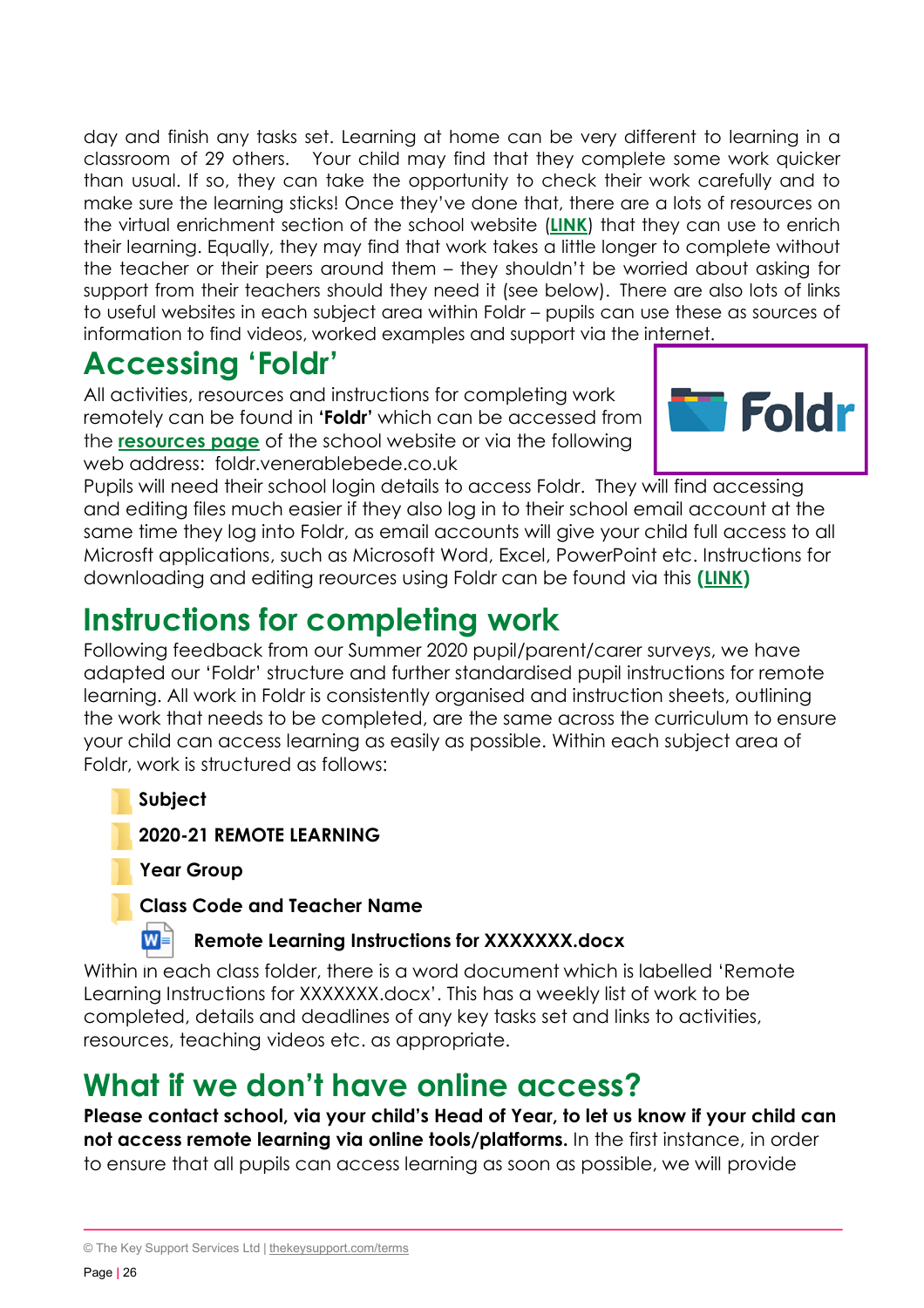printed resources for anyone who does not have suitable online access. The Pastoral and Curriculum teams will then contact you to discuss individual circumstances and work with you and your child to find the best long-term solution. Should you need to contact your child's Head of Year about online access, current Heads of Year are listed, along with their email addresses, here:

Head of Year 7 – Mrs T Willetts [\(terri.willetts@venerablebede.co.uk\)](mailto:terri.willetts@venerablebede.co.uk)

Head of Year 8 – Mr M Crampton [\(mike.crampton@venerablebede.co.uk\)](mailto:mike.crampton@venerablebede.co.uk)

Head of Year 9 – Mrs R Scott [\(rebecca.scott@venerablebede.co.uk\)](mailto:rebecca.scott@venerablebede.co.uk)

Head of Year 10 – Mrs D Outen [\(dawn.outen@venerablebede.co.uk\)](mailto:dawn.outen@venerablebede.co.uk)

Head of Year 11 – Mr R Earl [\(bob.earl@venerablebede.co.uk\)](mailto:bob.earl@venerablebede.co.uk)



**Marking and Feedback** Department areas will set **"key tasks"** for your child to complete. These are pieces of work which will be used to provide feedback to your child about their understanding of work set. **Your child**

**should aim to complete these and send them via their school email account to their class teacher**, (or to the teacher listed on the work should this differ in any way), **by the due date set.**

Key tasks can be found in the Student Resources area of Foldr, (the area where all work will be set), and will be clearly shown via the following labelling:

## **YEAR XX Key 'Subject' Task DUE 'Date' 2021**

Email addresses of teachers will be listed on the pieces of work themselves. Once received, teachers will then mark and provide feedback to your child via the school email system. Please note: Teachers will NOT be able to communicate with pupils via personal email addresses, so it is extremely important that your child sends the work using their **school email account only**. [The current exception to this process is Maths – the Maths department will be using the marking and feedback facility, which allows for direct/secure dialogue, within 'Mathswatch' for specific sets of questions in the first instance.]

## **Supporting pupils**

Where any pupils are unclear about some work set or need some additional support and guidance, they can email their teachers with any questions. Again, teachers will NOT be able to communicate with pupils via personal email addresses - it is extremely



important that your child communicates using their **school email account only.** Teachers will respond as quickly as they can, but it must be remembered that email is not an instant form of communication.

# **A reminder of how to access pupil email accounts**

Pupils can access their email account via the resources page of the school website (**[LINK](http://www.venerablebede.co.uk/about-us/staff-login/)**). Email addresses for pupils all follow the same format:

<sup>©</sup> The Key Support Services Ltd | [thekeysupport.com/terms](https://thekeysupport.com/terms-of-use)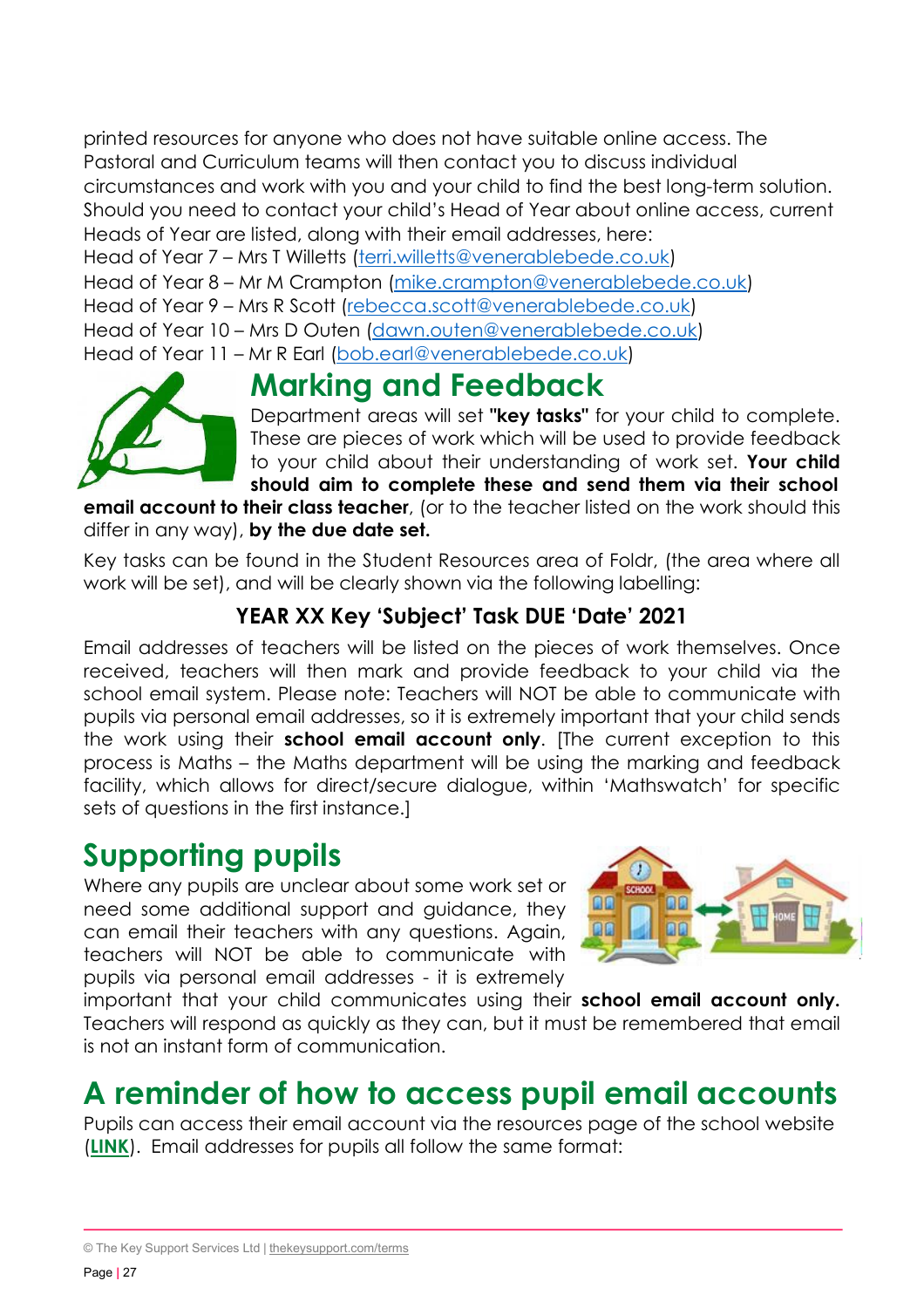

If your child has forgotten their password, there is a technical issue form on the school website (**[LINK](http://www.venerablebede.co.uk/about-us/staff-login/)**) where they can request that their password is reset. Similarly, if your child encounters any other problems, they can complete this form to let us know. We will work to respond to technical requests as soon as possible but it is not an instant form of communication.

# **TEAMS Lessons**

Virtual lessons will be offered for stages 2 and 3 of remote education. Full instructions about how to use TEAMS are available within each subject area of Foldr:

#### **Subject**

**2020-21 REMOTE LEARNING**

**Remote Learning Support**

**A Pupil Guide to TEAMS**

**We recommend that pupils check for an email link to a 'live' lesson 5-10 minutes before their usual timetabled lesson is due to start.** This helps to ensure that TEAMS calendars reflect current circumstances, minimises cancellations wherever possible and avoids disappointment and/or confusion should a member of staff be absent or if there are technical issues that affect our ability to offer a TEAMS lesson. Usually, the 'live' lesson will be followed by tasks set in Foldr and all resources in Foldr will mirror those delivered during the 'live' lesson.

# **When using Microsoft TEAMS to access live lessons, we expect pupils to:**

- **follow the school rules of READY, RESPECTFUL and** SAFE when working remotely
- **namate sure that all communication with other** pupils and teachers is responsible and sensible



<sup>©</sup> The Key Support Services Ltd | [thekeysupport.com/terms](https://thekeysupport.com/terms-of-use)